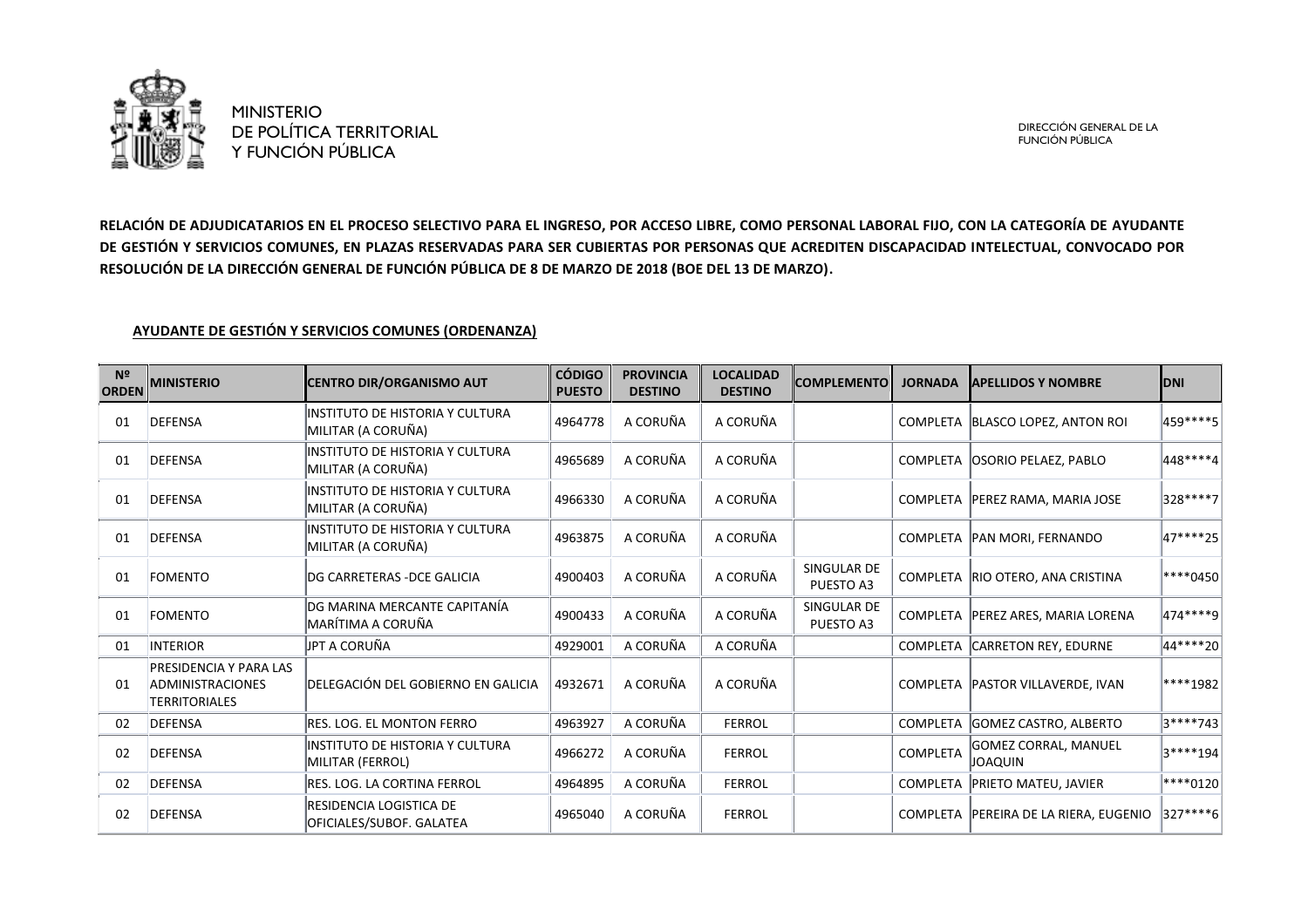| N <sup>2</sup><br><b>ORDEN</b> | <b>MINISTERIO</b>                                                  | <b>CENTRO DIR/ORGANISMO AUT</b>                                                                    | <b>CÓDIGO</b><br><b>PUESTO</b> | <b>PROVINCIA</b><br><b>DESTINO</b> | <b>LOCALIDAD</b><br><b>DESTINO</b> | <b>COMPLEMENTO</b>       | <b>JORNADA</b>                | <b>APELLIDOS Y NOMBRE</b>                       | <b>DNI</b> |
|--------------------------------|--------------------------------------------------------------------|----------------------------------------------------------------------------------------------------|--------------------------------|------------------------------------|------------------------------------|--------------------------|-------------------------------|-------------------------------------------------|------------|
| 03                             | DEFENSA                                                            | RESIDENCIA MIL. AC. SOCIAL EST "TG<br><b>BARROSO"</b>                                              | 4965738                        | A CORUÑA                           | SANTIAGO DE<br><b>COMPOSTELA</b>   |                          |                               | COMPLETA ALENDE QUIÑOY, GONZALO                 | 4481****   |
| 04                             | <b>DEFENSA</b>                                                     | <b>SUBDELDEF VITORIA</b>                                                                           | 4966425                        | <b>ALAVA</b>                       | <b>VITORIA</b>                     |                          | MAÑANA<br>7:30 AM<br>15:00 H. | FERNANDEZ DE QUINCOCES<br>LOPEZ, JORGE          | 72****92   |
| 04                             | PRESIDENCIA Y PARA LAS<br>ADMINISTRACIONES<br><b>TERRITORIALES</b> | DELEGACIÓN DEL GOBIERNO EN EL PAÍS<br>VASCO                                                        | 5437517                        | <b>ALAVA</b>                       | <b>VITORIA</b>                     |                          | COMPLETA                      | VILLACORTA FERNANDEZ DE<br>PINEDO, MIGUEL ANGEL | 44****65   |
| 05                             | PRESIDENCIA Y PARA LAS<br>ADMINISTRACIONES<br>TERRITORIALES        | SUBDEL-GOBIERNO EN ALBACETE                                                                        | 5437511                        | <b>ALBACETE</b>                    | <b>ALBACETE</b>                    |                          |                               | COMPLETA   LOPEZ TARRAGA, MARIA JOSE            | ****3797   |
| 06                             | AGRICULTURA Y PESCA,<br>ALIMENTACIÓN Y MEDIO<br><b>AMBIENTE</b>    | D.G. SOSTENIBILIDAD DE LA COSTA Y DEL<br>MAR - SERVICIO PROVINCIAL DE COSTAS<br><b>DE ALICANTE</b> | 4926637                        | <b>ALICANTE</b>                    | <b>ALICANTE</b>                    | SINGULAR DE<br>PUESTO A3 |                               | COMPLETA VALLS HOMOBONO, M SALOME 48 **** 47    |            |
| 06                             | <b>EMPLEO Y SEGURIDAD</b><br>SOCIAL                                | FOGASA                                                                                             | 4915204                        | <b>ALICANTE</b>                    | <b>ALICANTE</b>                    | SINGULAR DE<br>PUESTO A3 |                               | COMPLETA ALVAREZ ROIS, ANA                      | 4****916   |
| 06                             | <b>EMPLEO Y SEGURIDAD</b><br>SOCIAL                                | TESORERÍA GENERAL DE LA SEGURIDAD<br>SOCIAL                                                        | 4915881                        | <b>ALICANTE</b>                    | <b>ALICANTE</b>                    | SINGULAR DE<br>PUESTO A3 |                               | COMPLETA NUÑEZ GREGORI, IVAN                    | 486****7   |
| 06                             | <b>INTERIOR</b>                                                    | <b>JPT ALICANTE</b>                                                                                | 4928843                        | <b>ALICANTE</b>                    | <b>ALICANTE</b>                    | SINGULAR DE<br>PUESTO A3 |                               | COMPLETA ZARAGOZA DIEZ, LAURA ISABEL            | 7424 ****  |
| 07                             | <b>DEFENSA</b>                                                     | SUBDELEGACIÓN DEFENSA EN ALMERÍA                                                                   | 4961841                        | ALMERÍA                            | ALMERÍA                            |                          | MAÑANA<br>Η.                  | 7:30 A 15:00 MELLADO MORENO, CARLOS             | 7****858   |
| 07                             | <b>FOMENTO</b>                                                     | DEMARCACIÓN DE CARRETERAS DE<br>ANDALUCIA ORIENTAL (ALMERIA)                                       | 5221373                        | ALMERÍA                            | ALMERÍA                            |                          | COMPLETA                      | VILLANUEVA FERNANDEZ,<br><b>JORGE</b>           | ****2009   |
| 08                             | AGRICULTURA Y PESCA,<br>ALIMENTACIÓN Y MEDIO<br><b>AMBIENTE</b>    | CONFEDERACIÓN HIDROGRÁFICA DEL<br><b>CANTANBRICO</b>                                               | 4926754                        | <b>ASTURIAS</b>                    | <b>OVIEDO</b>                      | SINGULAR DE<br>PUESTO A3 |                               | COMPLETA OCHOA GONZALEZ, PABLO                  | 53****69   |
| 08                             | AGRICULTURA Y PESCA,<br>ALIMENTACIÓN Y MEDIO<br>AMBIENTE           | CONFEDERACIÓN HIDROGRÁFICA DEL<br>CANTANBRICO                                                      | 4927048                        | <b>ASTURIAS</b>                    | <b>OVIEDO</b>                      |                          |                               | COMPLETA GARCIA BAJO, PAULA                     | ****0205   |
| 08                             | <b>DEFENSA</b>                                                     | <b>SUBDELDEF OVIEDO</b>                                                                            | 4966125                        | <b>ASTURIAS</b>                    | <b>OVIEDO</b>                      |                          | MAÑANA<br>7:30 AM<br>15:00 H. | DE LA CRUZ GARCIA, EMILIO<br>JESUS              | ****5123   |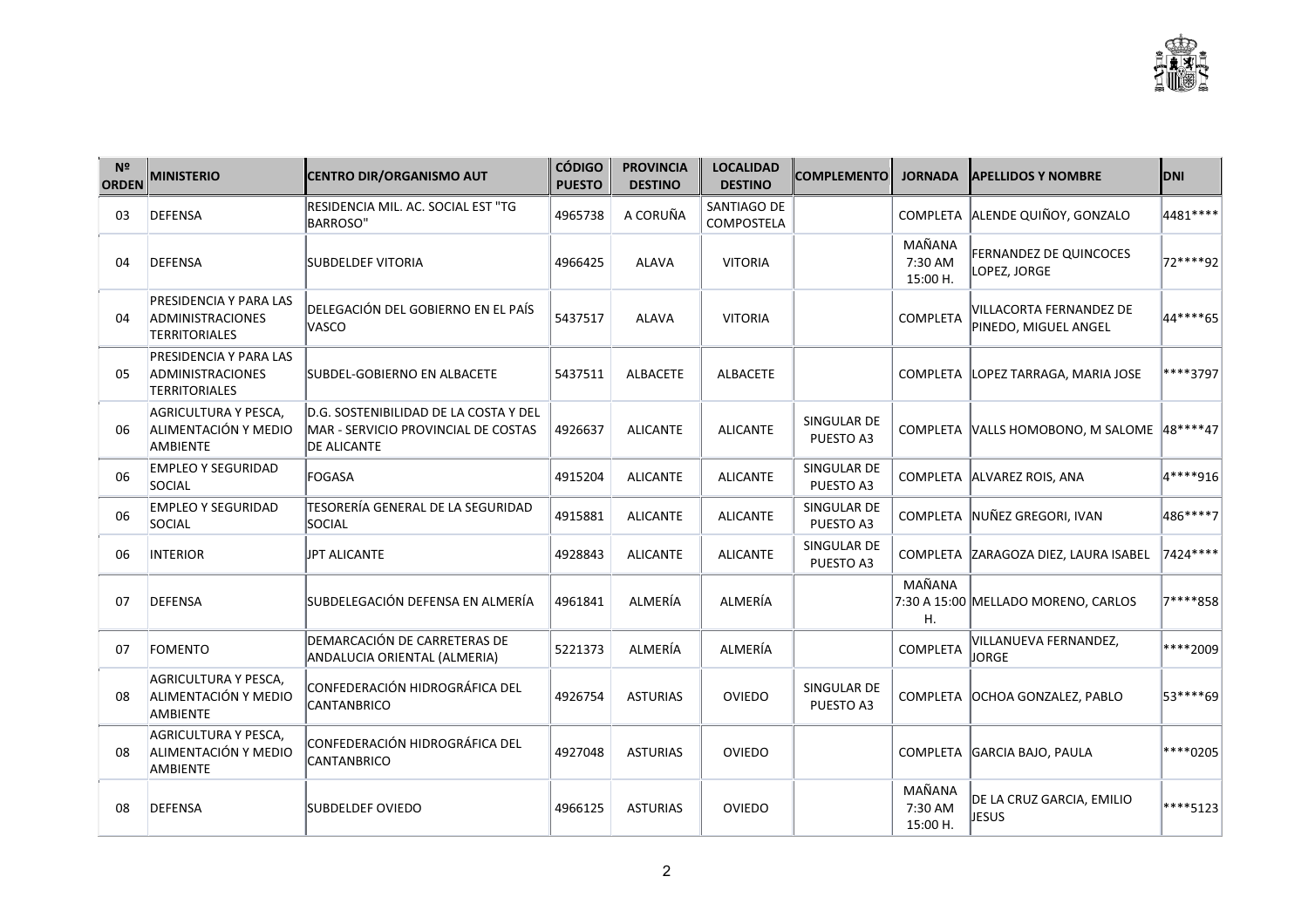| N <sup>2</sup><br><b>ORDEN</b> | <b>MINISTERIO</b>                                                  | <b>CENTRO DIR/ORGANISMO AUT</b>                                     | <b>CÓDIGO</b><br><b>PUESTO</b> | <b>PROVINCIA</b><br><b>DESTINO</b> | <b>LOCALIDAD</b><br><b>DESTINO</b> | <b>COMPLEMENTO</b>       | <b>JORNADA</b> | <b>APELLIDOS Y NOMBRE</b>                    | <b>DNI</b> |
|--------------------------------|--------------------------------------------------------------------|---------------------------------------------------------------------|--------------------------------|------------------------------------|------------------------------------|--------------------------|----------------|----------------------------------------------|------------|
| 08                             | <b>EMPLEO Y SEGURIDAD</b><br>SOCIAL                                | INSTITUTO NACIONAL DE LA SEGURIDAD<br><b>SOCIAL</b>                 | 4916528                        | <b>ASTURIAS</b>                    | OVIEDO                             | SINGULAR DE<br>PUESTO A3 |                | COMPLETA FERNANDEZ LOIS, BRUNO               | 3****897   |
| 08                             | <b>EMPLEO Y SEGURIDAD</b><br>SOCIAL                                | INSTITUTO NACIONAL DE LA SEGURIDAD<br>SOCIAL                        | 4916570                        | <b>ASTURIAS</b>                    | OVIEDO                             | SINGULAR DE<br>PUESTO A3 |                | COMPLETA MARTINEZ QUINZAÑOS, PABLO           | 71****33   |
| 08                             | FOMENTO                                                            | DEMARCACIÓN DE ASTURIAS                                             | 4900126                        | <b>ASTURIAS</b>                    | <b>OVIEDO</b>                      |                          | COMPLETA       | <b>GONZALEZ ALVAREZ,</b><br><b>COVADONGA</b> | ****6936   |
| 09                             | AGRICULTURA Y PESCA,<br>ALIMENTACIÓN Y MEDIO<br>AMBIENTE           | CONFEDERACIÓN HIDROGRÁFICA DEL<br>GUADIANA                          | 4902021                        | <b>BADAJOZ</b>                     | <b>BADAJOZ</b>                     | SINGULAR DE<br>PUESTO A3 | COMPLETA       | <b>GAGO BALAS, FRANCISCO</b><br>lmanuel      | 0****763   |
| 09                             | <b>EMPLEO Y SEGURIDAD</b><br>SOCIAL                                | TESORERÍA GENERAL DE LA SEGURIDAD<br><b>SOCIAL</b>                  | 4915411                        | <b>BADAJOZ</b>                     | <b>BADAJOZ</b>                     | SINGULAR DE<br>PUESTO A3 |                | COMPLETA GUERRA TEJEDA, MIGUEL               | ****3063   |
| 10                             | DEFENSA                                                            | INSTITUTO DE HISTORIA Y CULTURA<br>MILITAR (BARCELONA)              | 4966037                        | <b>BARCELONA</b>                   | <b>BARCELONA</b>                   |                          |                | COMPLETA RUANO REYES, SANTIAGO               | 471 **** 5 |
| 10                             | <b>DEFENSA</b>                                                     | INSTITUTO DE HISTORIA Y CULTURA<br>MILITAR (BARCELONA)              | 4965807                        | <b>BARCELONA</b>                   | <b>BARCELONA</b>                   |                          |                | COMPLETA LOPEZ VILLABA, SILVIA               | ****5975   |
| 10                             | <b>DEFENSA</b>                                                     | INSTITUTO DE HISTORIA Y CULTURA<br>MILITAR (BARCELONA)              | 4965897                        | <b>BARCELONA</b>                   | <b>BARCELONA</b>                   |                          |                | COMPLETA CABALLE BELTRAN, BEATRIU            | 47****24   |
| 10                             | DEFENSA                                                            | INSTITUTO DE HISTORIA Y CULTURA<br>MILITAR (BARCELONA)              | 4965937                        | <b>BARCELONA</b>                   | <b>BARCELONA</b>                   |                          |                | COMPLETA SANJUAN PIÑEIRO, CARLOS             | 23****86   |
| 10                             | DEFENSA                                                            | INSTITUTO DE HISTORIA Y CULTURA<br>MILITAR (BARCELONA)              | 4966224                        | <b>BARCELONA</b>                   | <b>BARCELONA</b>                   |                          |                | COMPLETA CASTELL DEL VALLE, OSCAR            | 524****8   |
| 10                             | <b>EDUCACION, CULTURA Y</b><br><b>DEPORTE</b>                      | ARCHIVO DE LA CORONA DE ARAGÓN                                      | 4920225                        | <b>BARCELONA</b>                   | <b>BARCELONA</b>                   | SINGULAR DE<br>PUESTO A3 |                | COMPLETA RODRIGUEZ MORENO, SARA              | 4795****   |
| 10                             | <b>EMPLEO Y SEGURIDAD</b><br>SOCIAL                                | FOGASA                                                              | 4915205                        | <b>BARCELONA</b>                   | <b>BARCELONA</b>                   | SINGULAR DE<br>PUESTO A3 |                | COMPLETA SOLER LANCHARRO, JORDI              | 5****248   |
| 10                             | <b>EMPLEO Y SEGURIDAD</b><br>SOCIAL                                | INSTITUTO NACIONAL DE SEGURIDAD,<br>SALUD Y BIENESTAR EN EL TRABAJO | 5294139                        | <b>BARCELONA</b>                   | <b>BARCELONA</b>                   |                          |                | COMPLETA FERNANDEZ ALVAREZ, TABITA           | 4****172   |
| 10                             | <b>EMPLEO Y SEGURIDAD</b><br>SOCIAL                                | TESORERÍA GENERAL DE LA SEGURIDAD<br>SOCIAL                         | 4915607                        | <b>BARCELONA</b>                   | <b>BARCELONA</b>                   | SINGULAR DE<br>PUESTO A3 |                | COMPLETA TEBAR ARGEMI, ARNAU                 | 47****67   |
| 10                             | FOMENTO                                                            | DEMARCACIÓN DE CARRETERAS DE<br>CATALUÑA BARCELONA                  | 5047911                        | BARCELONA                          | <b>BARCELONA</b>                   |                          |                | COMPLETA   PARDO GUTIERREZ, IRENE            | 47****88   |
| 10                             | PRESIDENCIA Y PARA LAS<br><b>ADMINISTRACIONES</b><br>TERRITORIALES | DELEGACIÓN DEL GOBIERNO EN<br>CATALUÑA                              | 4932171                        | <b>BARCELONA</b>                   | <b>BARCELONA</b>                   |                          |                | COMPLETA GALLEMI LORENZANA, DAVID            | 47****40   |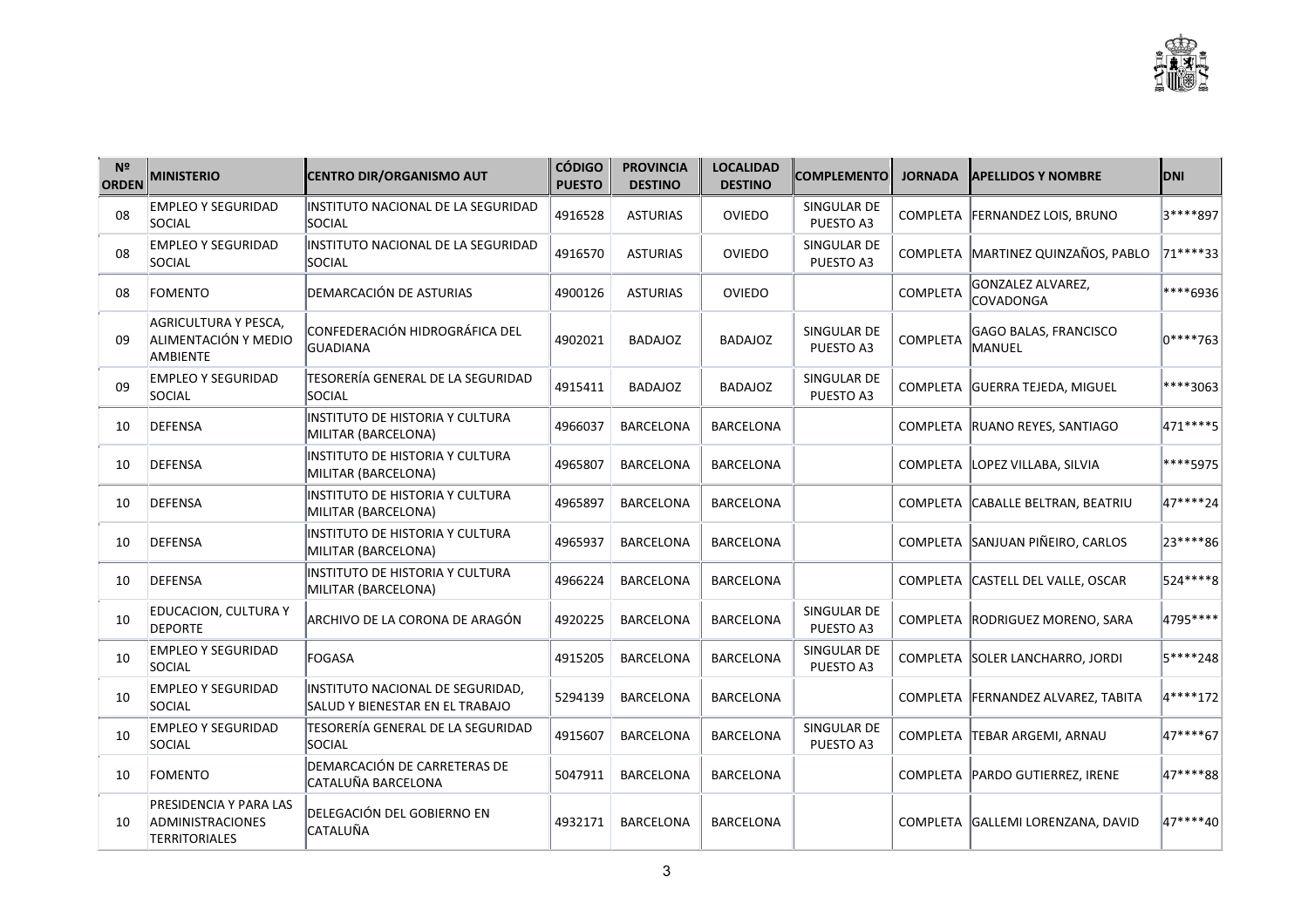| Nº<br><b>ORDEN</b> | <b>MINISTERIO</b>                                                         | <b>CENTRO DIR/ORGANISMO AUT</b>                     | <b>CÓDIGO</b><br><b>PUESTO</b> | <b>PROVINCIA</b><br><b>DESTINO</b> | <b>LOCALIDAD</b><br><b>DESTINO</b> | <b>COMPLEMENTO</b>       | <b>JORNADA</b>                | <b>IAPELLIDOS Y NOMBRE</b>                    | <b>DNI</b> |
|--------------------|---------------------------------------------------------------------------|-----------------------------------------------------|--------------------------------|------------------------------------|------------------------------------|--------------------------|-------------------------------|-----------------------------------------------|------------|
| 11                 | PRESIDENCIA Y PARA LAS<br>ADMINISTRACIONES<br><b>TERRITORIALES</b>        | SUBDEL-GOBIERNO EN BURGOS                           | 4932503                        | <b>BURGOS</b>                      | <b>BURGOS</b>                      |                          | COMPLETA                      | HORTIGÜELA MECERREYES,<br><b>BEGOÑA</b>       | $1***417$  |
| 12                 | <b>DEFENSA</b>                                                            | <b>SUBDELDEF CACERES</b>                            | 4965290                        | <b>CÁCERES</b>                     | <b>CÁCERES</b>                     |                          | MAÑANA<br>7:30 AM<br>15:00 H. | MARQUEZ CANO, PATRICIA                        | 762 **** 0 |
| 12                 | FOMENTO                                                                   | DG CARRETERAS - UNIDAD CARRETERAS<br><b>CÁCERES</b> | 4900386                        | <b>CÁCERES</b>                     | <b>CÁCERES</b>                     | SINGULAR DE<br>PUESTO A3 | <b>COMPLETA</b>               | AVILA GUERRERO, VICTOR<br>MANUEL              | 80****85   |
| 12                 | PRESIDENCIA Y PARA LAS<br>ADMINISTRACIONES<br><b>TERRITORIALES</b>        | SUBDEL-GOBIERNO EN CÁCERES                          | 4932368                        | <b>CÁCERES</b>                     | <b>CÁCERES</b>                     |                          |                               | COMPLETA BERNARDINO PALACIOS, AROA            | 8008 ****  |
| 13                 | DEFENSA                                                                   | <b>OFDELDEF ALGECIRAS</b>                           | 4965128                        | CADIZ                              | <b>ALGECIRAS</b>                   |                          | MAÑANA<br>7:30 AM<br>15:00 H. | <b>ANDRADES BADILLO, LAURA</b>                | 4****103   |
| 13                 | PRESIDENCIA Y PARA LAS<br><b>ADMINISTRACIONES</b><br><b>TERRITORIALES</b> | SUBDEL-GOBIERNO EN CÁDIZ                            | 5022766                        | CADIZ                              | <b>ALGECIRAS</b>                   |                          | COMPLETA                      | BENEDITO GARCIA, VIRGINIA<br><b>DEL PILAR</b> | 759 **** 5 |
| 14                 | DEFENSA                                                                   | CDSCA DE MARINERIA Y TROPA SAN<br><b>FERNANDO</b>   | 5009794                        | CADIZ                              | SAN<br><b>FERNANDO</b>             |                          |                               | COMPLETA QUINTERO PAGAN, DAVID                | 48****83   |
| 14                 | DEFENSA                                                                   | <b>OFDELDEF SAN FERNANDO</b>                        | 4965893                        | CADIZ                              | SAN<br>FERNANDO                    |                          | MAÑANA<br>7:30 A 15:00<br>Η.  | HITA SERRANO, FRANCISCO<br>JORGE              | 440****1   |
| 14                 | DEFENSA                                                                   | <b>OFDELDEF SAN FERNANDO</b>                        | 4961813                        | CADIZ                              | SAN<br>FERNANDO                    |                          | MAÑANA<br>Η.                  | 7:30 A 15:00 GALLEGO CONDE, SARA              | 76****93   |
| 14                 | DEFENSA                                                                   | <b>OFDELDEF SAN FERNANDO</b>                        | 4961692                        | CADIZ                              | SAN<br><b>FERNANDO</b>             |                          | MAÑANA<br>7:30 A 15:00<br>Η.  | SANCHEZ-FERRAGUT CLAVERO,<br>JUAN MANUEL      | 4955****   |
| 15                 | DEFENSA                                                                   | <b>SUBDELDEF SANTANDER</b>                          | 4965138                        | <b>CANTABRIA</b>                   | SANTANDER                          |                          | MAÑANA<br>Η.                  | 7:30 A 15:00 DIEZ FERNANDEZ, ANGEL            | 7208****   |
| 16                 | <b>FOMENTO</b>                                                            | DEMARCACIÓN DE CARRETERAS<br>VALENCIA               | 5036347                        | CASTELLÓN                          | CASTELLÓN                          |                          |                               | COMPLETA   PEREZ BRAVO, JORGE                 | 204****3   |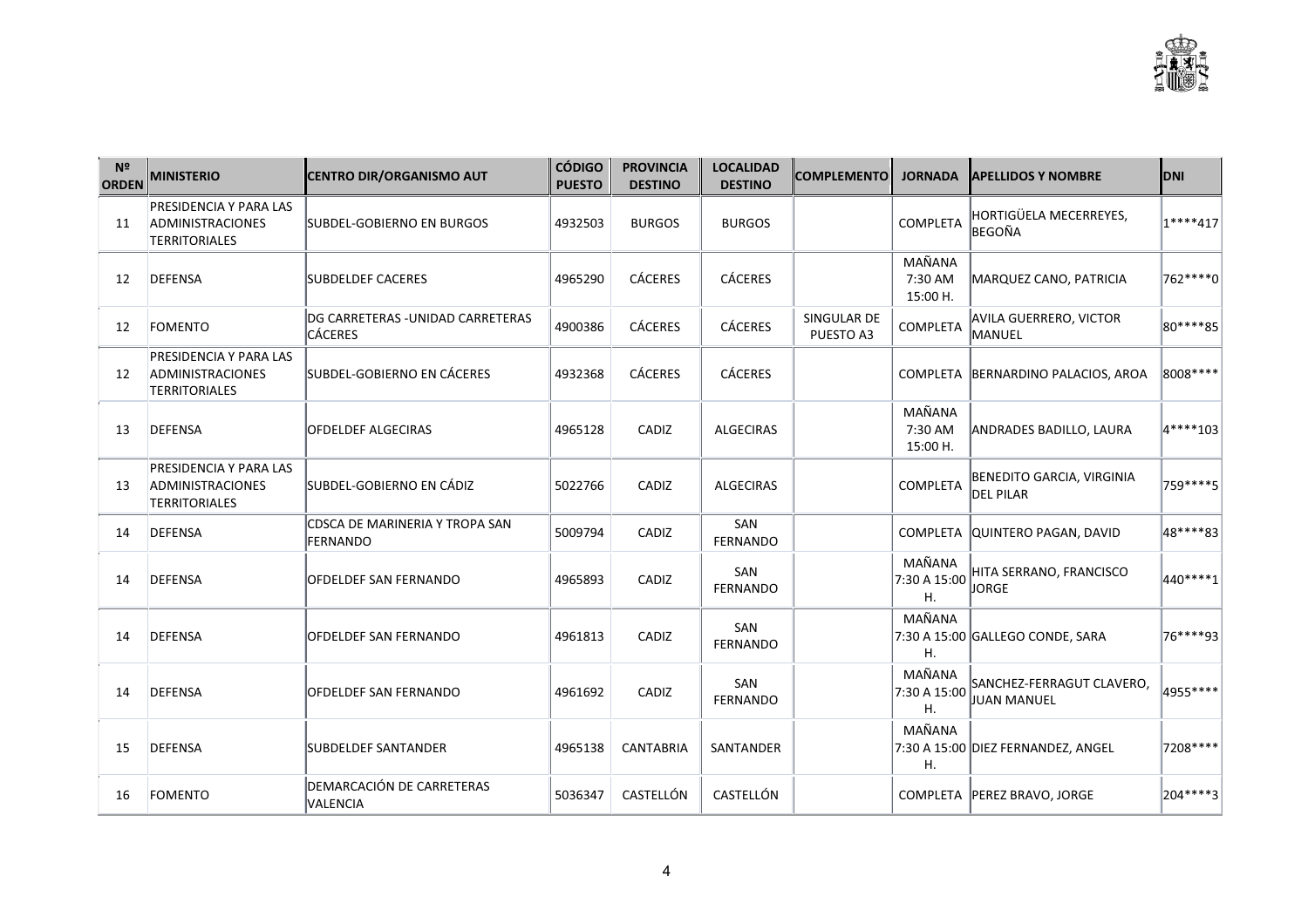| N <sup>2</sup><br><b>ORDEN</b> | <b>MINISTERIO</b>                                                         | <b>CENTRO DIR/ORGANISMO AUT</b>                           | <b>CÓDIGO</b><br><b>PUESTO</b> | <b>PROVINCIA</b><br><b>DESTINO</b> | <b>LOCALIDAD</b><br><b>DESTINO</b> | <b>COMPLEMENTO</b>          | <b>JORNADA</b>                  | <b>APELLIDOS Y NOMBRE</b>                        | <b>DNI</b> |
|--------------------------------|---------------------------------------------------------------------------|-----------------------------------------------------------|--------------------------------|------------------------------------|------------------------------------|-----------------------------|---------------------------------|--------------------------------------------------|------------|
| 16                             | <b>PRESIDENCIA Y PARA LAS</b><br>ADMINISTRACIONES<br><b>TERRITORIALES</b> | SUBDEL-GOBIERNO EN CASTELLÓN                              | 5437514                        | CASTELLÓN                          | CASTELLÓN                          |                             |                                 | COMPLETA GARCIA CUEVA, JAVIER                    | 2047****   |
| 17                             | DEFENSA                                                                   | IINSTITUTO DE HISTORIA Y CULTURA<br>MILITAR (CEUTA)       | 4965753                        | <b>CEUTA</b>                       | CEUTA                              |                             |                                 | COMPLETA CRUZADO CARDONA, JAVIER                 | ****9772   |
| 17                             | DEFENSA                                                                   | INSTITUTO DE HISTORIA Y CULTURA<br>MILITAR (CEUTA)        | 4965787                        | <b>CEUTA</b>                       | <b>CEUTA</b>                       |                             |                                 | COMPLETA MARTIN CARMONA, ANA ISABEL 4 **** 153   |            |
| 17                             | <b>EDUCACION, CULTURA Y</b><br><b>DEPORTE</b>                             | DIRECCIÓN PROVINCIAL DE CEUTA                             | 4909120                        | <b>CEUTA</b>                       | <b>CEUTA</b>                       |                             | <b>TURNO DE</b><br><b>TARDE</b> | MARTIN BELTRAN, MARIA                            | ****8887   |
| 17                             | PRESIDENCIA Y PARA LAS<br>ADMINISTRACIONES<br><b>TERRITORIALES</b>        | DELEGACIÓN DEL GOBIERNO EN LA<br>CIUDAD AUTÓNOMA DE CEUTA | 4932017                        | <b>CEUTA</b>                       | <b>CEUTA</b>                       |                             |                                 | COMPLETA MOYA JIMENEZ, RAQUEL                    | 450 **** 8 |
| 18                             | <b>EMPLEO Y SEGURIDAD</b><br>SOCIAL                                       | TESORERÍA GENERAL DE LA SEGURIDAD<br>SOCIAL               | 4915555                        | <b>CIUDAD REAL</b>                 | <b>CIUDAD REAL</b>                 | SINGULAR DE<br>PUESTO A3    | COMPLETA                        | PEÑARRUBIA FERNANDEZ, JOSE<br>CARLOS             | 10****886  |
| 18                             | <b>INTERIOR</b>                                                           | UPT CIUDAD REAL                                           | 4928868                        | <b>CIUDAD REAL</b>                 | <b>CIUDAD REAL</b>                 | SINGULAR DE<br>PUESTO A3    |                                 | COMPLETA ALGABA JARAMILLO, MARTA                 | 71****47   |
| 19                             | DEFENSA                                                                   | <b>SUBDELDEF CORDOBA</b>                                  | 4965125                        | <b>CÓRDOBA</b>                     | <b>CÓRDOBA</b>                     |                             | MAÑANA<br>Η.                    | 7:30 A 15:00 RODRIGUEZ MARTIN, ALBERTO           | 3096 ****  |
| 19                             | FOMENTO                                                                   | DG CARRETERAS - UNIDAD DE<br> CARRETERAS EN CÓRDOBA       | 4900396                        | CÓRDOBA                            | <b>CÓRDOBA</b>                     | SINGULAR DE<br>PUESTO A3    |                                 | COMPLETA   BARROSO MARTOS, ANA ISABEL   44****36 |            |
| 20                             | DEFENSA                                                                   | <b>SUBDELDEF CUENCA</b>                                   | 4961495                        | <b>CUENCA</b>                      | <b>CUENCA</b>                      |                             | MAÑANA<br>Η.                    | 7:30 A 15:00 ACOSTA MARTINEZ, CECILIA            | 0****575   |
| 20                             | FOMENTO                                                                   | DEMARCACIÓN DE CARRETERAS<br>CASTILLA-LA MANCHA           | 4900071                        | <b>CUENCA</b>                      | <b>CUENCA</b>                      | <b>JORNADA</b><br>PARTIDA A |                                 | COMPLETA PEREZ MOLINA, FRANCISCO                 | 046****7   |
| 21                             | DEFENSA                                                                   | SUBDELEGACIÓN DEFENSA EN GIRONA                           | 4960499                        | <b>GIRONA</b>                      | <b>GIRONA</b>                      |                             | MAÑANA<br>7:30 A 15:00<br>Η.    | FRIGOLA BARRIOUEVO,<br><b>CRISTINA</b>           | 4059****   |
| 21                             | <b>EMPLEO Y SEGURIDAD</b><br>SOCIAL                                       | INSTITUTO NACIONAL DE LA SEGURIDAD<br>SOCIAL              | 4916461                        | <b>GIRONA</b>                      | <b>GIRONA</b>                      | SINGULAR DE<br>PUESTO A3    |                                 | COMPLETA RODRIGUEZ PALET, MARC                   | 40****17   |
| 22                             | DEFENSA                                                                   | ALA <sub>78</sub>                                         | 4965135                        | <b>GRANADA</b>                     | ARMILLA                            |                             | L-V DE 7:00<br>$-14:30$         | <b>GIJON MOLINA, ANTONIO</b>                     | 4****292   |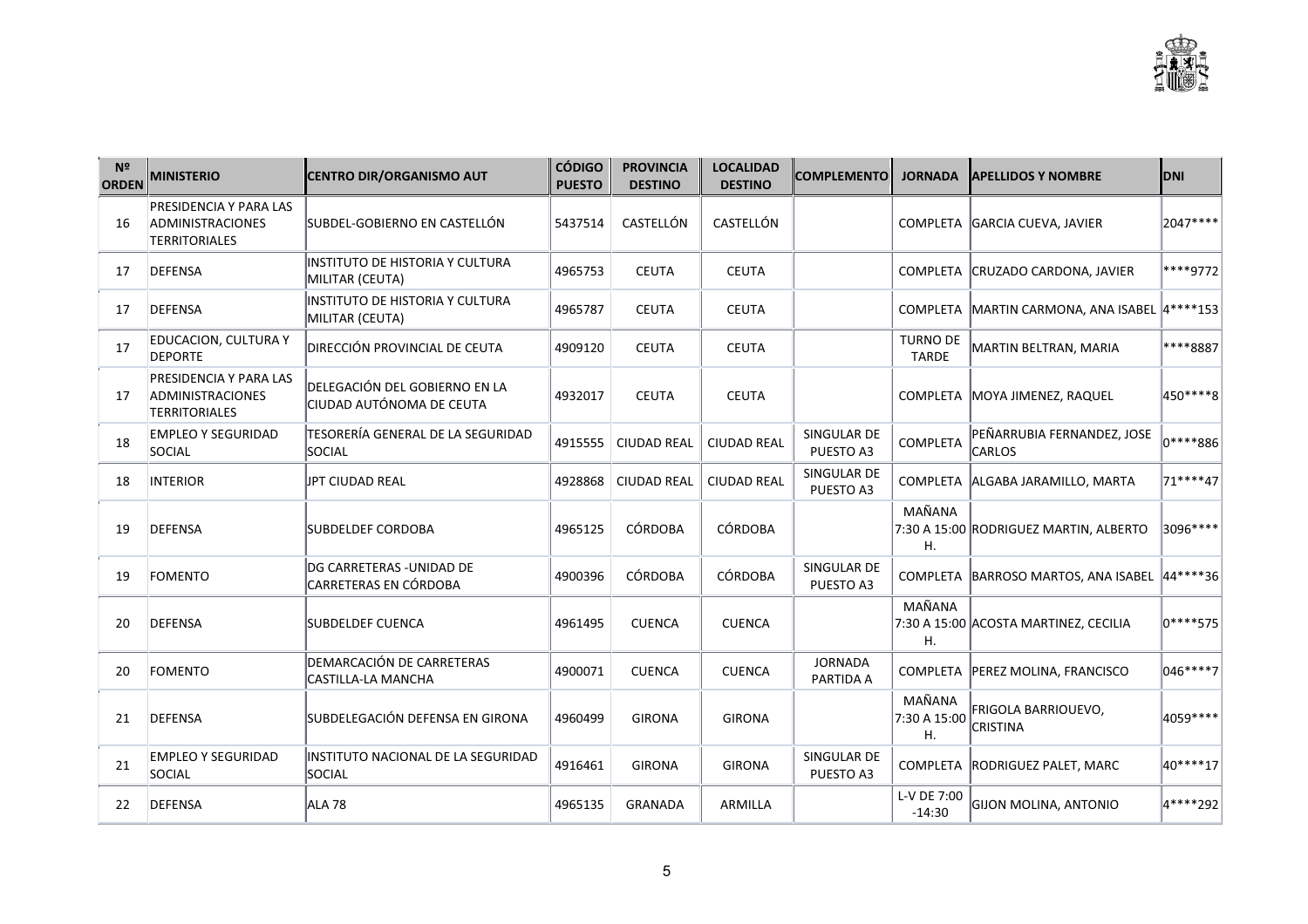| N <sup>2</sup><br><b>ORDEN</b> | <b>MINISTERIO</b>                                                         | CENTRO DIR/ORGANISMO AUT                            | <b>CÓDIGO</b><br><b>PUESTO</b> | <b>PROVINCIA</b><br><b>DESTINO</b> | <b>LOCALIDAD</b><br><b>DESTINO</b> | <b>COMPLEMENTO</b>       | <b>JORNADA</b>                  | <b>APELLIDOS Y NOMBRE</b>              | <b>DNI</b>  |
|--------------------------------|---------------------------------------------------------------------------|-----------------------------------------------------|--------------------------------|------------------------------------|------------------------------------|--------------------------|---------------------------------|----------------------------------------|-------------|
| 23                             | AGRICULTURA Y PESCA,<br>ALIMENTACIÓN Y MEDIO<br><b>AMBIENTE</b>           | LA COSTA Y DEL MAR SERVICIO<br><b>PROVINCIAL DE</b> | 4902012                        | <b>GRANADA</b>                     | <b>GRANADA</b>                     | SINGULAR DE<br>PUESTO A3 | COMPLETA                        | RODRIGUEZ FERNANDEZ, JOSE<br>ANTONIO   | 242****1    |
| 23                             | <b>EMPLEO Y SEGURIDAD</b><br>SOCIAL                                       | INSTITUTO NACIONAL DE LA SEGURIDAD<br><b>SOCIAL</b> | 4916466                        | <b>GRANADA</b>                     | GRANADA                            | SINGULAR DE<br>PUESTO A3 |                                 | COMPLETA ANTEQUERA PEREZ. JOSE         | 7****148    |
| 23                             | <b>EMPLEO Y SEGURIDAD</b><br>SOCIAL                                       | SERVICIO PÚBLICO DE EMPLEO ESTATAL                  | 4915078                        | <b>GRANADA</b>                     | <b>GRANADA</b>                     |                          |                                 | COMPLETA GOMEZ GIJON, ISIDRO MANUEL    | $ 7468*** $ |
| 23                             | INTERIOR                                                                  | JPT GRANADA                                         | 4929758                        | GRANADA                            | <b>GRANADA</b>                     |                          |                                 | COMPLETA SANCHEZ CABRERA, BLANCA       | 4****387    |
| 23                             | PRESIDENCIA Y PARA LAS<br>ADMINISTRACIONES<br><b>TERRITORIALES</b>        | SUBDEL-GOBIERNO EN GRANADA                          | 4932501                        | <b>GRANADA</b>                     | <b>GRANADA</b>                     |                          |                                 | COMPLETA ROLDAN CABELLO, PEPE          | 771 **** 2  |
| 24                             | <b>DEFENSA</b>                                                            | ARCHIVO GENERAL MILITAR DE<br>GUADALAJARA           |                                | 4964658 GUADALAJARA GUADALAJARA    |                                    |                          | <b>COMPLETA</b>                 | PEDROVIEJO PEÑALVER, MARIA<br>ALMUDENA | 03****58    |
| 24                             | DEFENSA                                                                   | ARCHIVO GENERAL MILITAR DE<br>GUADALAJARA           |                                | 4965401 GUADALAJARA GUADALAJARA    |                                    |                          |                                 | COMPLETA RUIZ ALIQUE, EDUARDO          | ****1845    |
| 25                             | <b>INTERIOR</b>                                                           | D. G. TRÁFICO-JPT GUIPÚZCOA                         | 4928877                        | <b>GUIPÚZCOA</b>                   | SAN<br>SEBASTIÁN                   | SINGULAR DE<br>PUESTO A3 |                                 | COMPLETA REGALADO FERNANDEZ, JOANA     | $ 7254*** $ |
| 26                             | PRESIDENCIA Y PARA LAS<br>ADMINISTRACIONES<br>TERRITORIALES               | SUBDEL-GOBIERNO EN HUELVA                           | 4932498                        | <b>HUELVA</b>                      | <b>HUELVA</b>                      |                          |                                 | COMPLETA SANCHEZ VENEGAS, NICOLAS      | ****2395    |
| 26                             | PRESIDENCIA Y PARA LAS<br>ADMINISTRACIONES<br><b>TERRITORIALES</b>        | SUBDEL-GOBIERNO EN HUELVA                           | 4932142                        | <b>HUELVA</b>                      | HUELVA                             |                          |                                 | COMPLETA GARCIA RUCIERO, INKA          | 4423 ****   |
| 26                             | PRESIDENCIA Y PARA LAS<br><b>ADMINISTRACIONES</b><br><b>TERRITORIALES</b> | SUBDEL-GOBIERNO EN HUELVA                           | 5437509                        | <b>HUELVA</b>                      | <b>HUELVA</b>                      |                          |                                 | COMPLETA HOLGUIN TERRON, RAQUEL M      | 49****58    |
| 27                             | <b>EMPLEO Y SEGURIDAD</b><br>SOCIAL                                       | TESORERÍA GENERAL DE LA SEGURIDAD<br>SOCIAL         |                                | 4915742  ILLES BALEARS             | <b>IBIZA</b>                       | SINGULAR DE<br>PUESTO A3 | <b>TURNO DE</b><br><b>TARDE</b> | CARNERO GONZALEZ, JAGO                 | 4446****    |
| 27                             | <b>INTERIOR</b>                                                           | <b>OLT IBIZA</b>                                    |                                | 4928855 ILLES BALEARS              | <b>IBIZA</b>                       | SINGULAR DE<br>PUESTO A3 |                                 | COMPLETA FERRER BONET, ANTONIA         | 414 **** 4  |
| 28                             | <b>DEFENSA</b>                                                            | <b>ESTACION NAVAL DE MAHON</b>                      |                                | 4960930 ILLES BALEARS              | <b>MAHON</b>                       |                          | <b>COMPLETA</b>                 | GAIMUNDI MARQUES, JUANA<br>MARIA       | 417****3    |
| 29                             | <b>INTERIOR</b>                                                           | JPT BALEARES                                        |                                | 4928852 ILLES BALEARS              | PALMA DE<br>MALLORCA               | SINGULAR DE<br>PUESTO A3 |                                 | COMPLETA CARVAJAL GARCIA, MARINA       | $ 4319*** $ |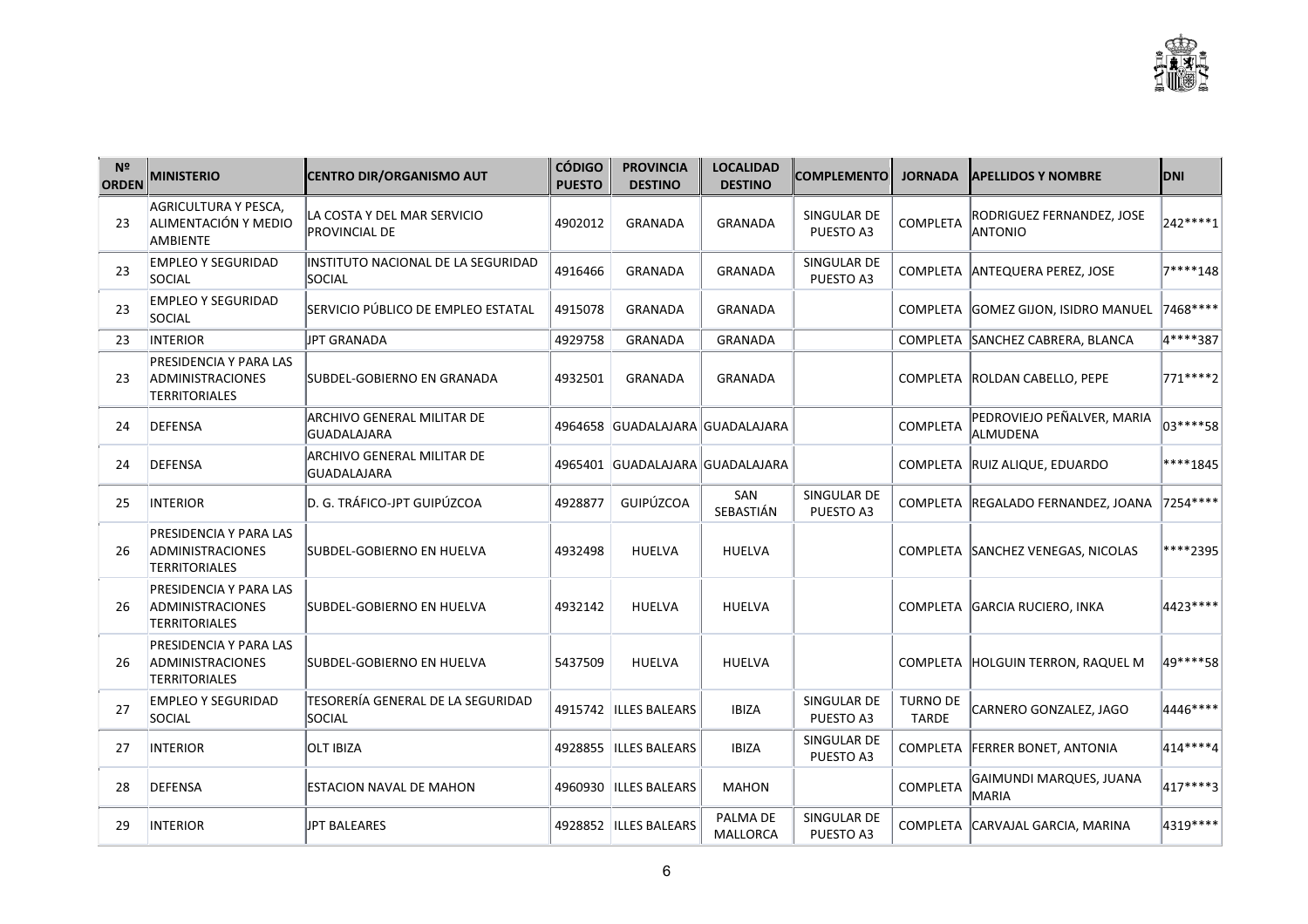| N <sup>2</sup><br><b>ORDEN</b> | <b>MINISTERIO</b>                                                         | <b>CENTRO DIR/ORGANISMO AUT</b>                                | <b>CÓDIGO</b><br><b>PUESTO</b> | <b>PROVINCIA</b><br><b>DESTINO</b> | <b>LOCALIDAD</b><br><b>DESTINO</b>             | <b>COMPLEMENTO</b>       | <b>JORNADA</b>                | <b>APELLIDOS Y NOMBRE</b>                  | <b>DNI</b> |
|--------------------------------|---------------------------------------------------------------------------|----------------------------------------------------------------|--------------------------------|------------------------------------|------------------------------------------------|--------------------------|-------------------------------|--------------------------------------------|------------|
| 29                             | <b>PRESIDENCIA Y PARA LAS</b><br>ADMINISTRACIONES<br><b>TERRITORIALES</b> | DELEGACIÓN DEL GOBIERNO EN ILLES<br><b>BALEARS</b>             | 4932474                        | <b>ILLES BALEARS</b>               | PALMA DE<br><b>MALLORCA</b>                    |                          |                               | COMPLETA RODRIGUEZ ESPINOSA, LAURA         | ****7024   |
| 30                             | DEFENSA                                                                   | <b>RESIDENCIA DE ACCION SOCIAL DE</b><br>DESCANSO "TRAMONTANA" |                                | 4965081  ILLES BALEARS             | <b>SOLLER</b>                                  |                          |                               | COMPLETA LUJAN SAHUQUILLO, LAURA           | ****4173   |
| 30                             | DEFENSA                                                                   | RESIDENCIA DE ACCION SOCIAL DE<br>DESCANSO "TRAMONTANA"        | 4962193                        | <b>ILLES BALEARS</b>               | <b>SOLLER</b>                                  |                          |                               | COMPLETA SBERT RIGO, JOSEP                 | 43****89   |
| 30                             | <b>DEFENSA</b>                                                            | RESIDENCIA DE ACCION SOCIAL DE<br>DESCANSO "TRAMONTANA"        |                                | 4965851  ILLES BALEARS             | SOLLER                                         |                          |                               | COMPLETA   PEREZ MARTIN, ANA MARINA        | 4****279   |
| 31                             | <b>PRESIDENCIA Y PARA LAS</b><br>ADMINISTRACIONES<br>TERRITORIALES        | SUBDEL-GOBIERNO EN JAEN                                        | 5437510                        | JAÉN                               | JAÉN                                           |                          |                               | COMPLETA GARCIA ORTEGA, FERNANDO           | 77****69   |
| 31                             | <b>PRESIDENCIA Y PARA LAS</b><br>ADMINISTRACIONES<br>TERRITORIALES        | SUBDEL-GOBIERNO EN JAÉN                                        | 4932241                        | JAÉN                               | JAÉN                                           |                          |                               | COMPLETA PEÑA AGUILAR, JUAN                | 7****851   |
| 31                             | PRESIDENCIA Y PARA LAS<br>ADMINISTRACIONES<br>TERRITORIALES               | SUBDEL-GOBIERNO EN JAÉN                                        | 4932380                        | JAÉN                               | JAÉN                                           |                          | <b>COMPLETA</b>               | CRUZ ORTEGA, MARIA DEL<br>CARMEN           | 773 **** 8 |
| 32                             | DEFENSA                                                                   | SUBDELDEF LOGROÑO                                              | 4964618                        | <b>LA RIOJA</b>                    | LOGROÑO                                        |                          | MAÑANA<br>7:30 AM<br>15:00 H. | DELGADO BLANCO, GABRIEL                    | 1****496   |
| 33                             | <b>EMPLEO Y SEGURIDAD</b><br>SOCIAL                                       | TESORERÍA GENERAL DE LA SEGURIDAD<br>SOCIAL                    | 4915716                        | <b>LAS PALMAS</b>                  | <b>ARRECIFE</b>                                | SINGULAR DE<br>PUESTO A3 |                               | COMPLETA   FERNANDEZ SANTIAGO, DANIEL      | ****9166   |
| 34                             | DEFENSA                                                                   | RES. LOG. OF/SUBOF CANARIAS                                    | 4965007                        | <b>LAS PALMAS</b>                  | <b>LAS PALMAS</b><br>DE GRAN<br>CANARIA        |                          | <b>COMPLETA</b>               | NARANJO RODRIGUEZ,<br><b>ANGHARAD CRUZ</b> | 78****88   |
| 34                             | DEFENSA                                                                   | RES. LOG. OF/SUBOF CANARIAS                                    | 4965778                        | <b>LAS PALMAS</b>                  | LAS PALMAS<br>DE GRAN<br>CANARIA               |                          | COMPLETA                      | ABRANTE SANTANA, MARCO<br><b>ALBERTO</b>   | 45****01   |
| 34                             | <b>EMPLEO Y SEGURIDAD</b><br>SOCIAL                                       | INSTITUTO NACIONAL DE LA SEGURIDAD<br>SOCIAL                   | 4916512                        | <b>LAS PALMAS</b>                  | <b>LAS PALMAS</b><br>DE GRAN<br>CANARIA        | SINGULAR DE<br>PUESTO A3 | <b>COMPLETA</b>               | URUÑUELA GARCIA, JOSE<br><b>IGNACIO</b>    | ****6786   |
| 34                             | EMPLEO Y SEGURIDAD<br>SOCIAL                                              | INSTITUTO SOCIAL DE LA MARINA                                  | 4972366                        | <b>LAS PALMAS</b>                  | <b>LAS PALMAS</b><br>DE GRAN<br><b>CANARIA</b> | SINGULAR DE<br>PUESTO A3 |                               | COMPLETA MILAN MEDINA, JAVIER              | ****4196   |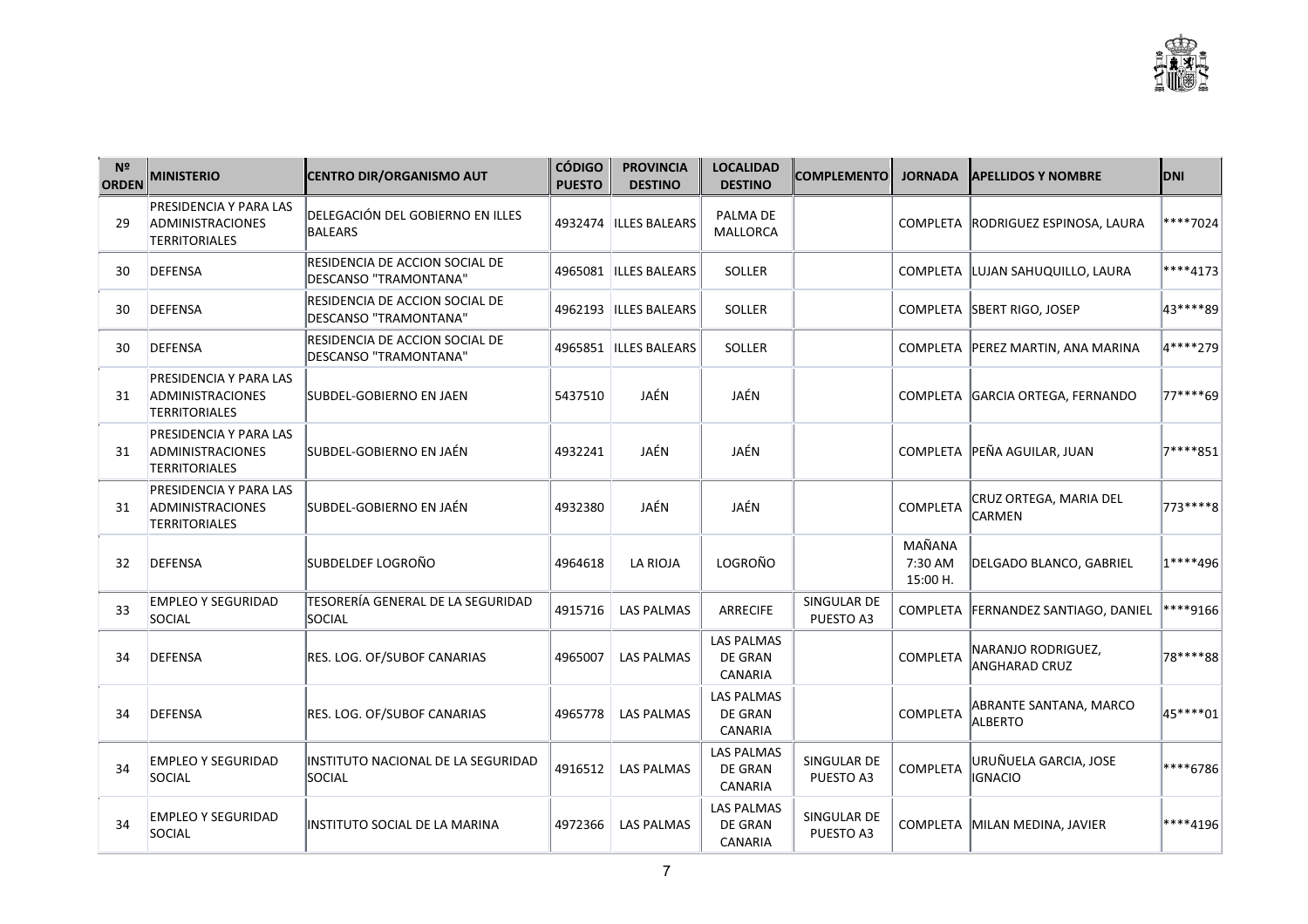| N <sup>2</sup><br><b>ORDEN</b> | <b>MINISTERIO</b>                                                         | <b>CENTRO DIR/ORGANISMO AUT</b>                                                                                     | <b>CÓDIGO</b><br><b>PUESTO</b> | <b>PROVINCIA</b><br><b>DESTINO</b> | <b>LOCALIDAD</b><br><b>DESTINO</b>                    | <b>COMPLEMENTO</b>       | <b>JORNADA</b>                | <b>APELLIDOS Y NOMBRE</b>                          | <b>DNI</b>   |
|--------------------------------|---------------------------------------------------------------------------|---------------------------------------------------------------------------------------------------------------------|--------------------------------|------------------------------------|-------------------------------------------------------|--------------------------|-------------------------------|----------------------------------------------------|--------------|
| 34                             | HACIENDA Y FUNCIÓN<br>PÚBLICA                                             | DELEGACION ESPECIAL DE ECONOMIA Y<br> HACIENDA DE LAS PALMAS SECRETARIA<br>GENERAL (PALMAS DE GRAN CANARIA,<br>LAS) | 4905574                        | <b>LAS PALMAS</b>                  | <b>LAS PALMAS</b><br><b>DE GRAN</b><br><b>CANARIA</b> | SINGULAR DE<br>PUESTO A3 |                               | COMPLETA   PADRON HERNANDEZ, SAMUEL                | $4***053$    |
| 34                             | PRESIDENCIA Y PARA LAS<br><b>ADMINISTRACIONES</b><br>TERRITORIALES        | DELEGACIÓN DEL GOBIERNO EN<br>CANARIAS                                                                              | 4932188                        | <b>LAS PALMAS</b>                  | <b>LAS PALMAS</b><br><b>DE GRAN</b><br><b>CANARIA</b> |                          | COMPLETA                      | VALIENTE BALLESTEROS,<br><b>ELIZABETH LIDIA</b>    | 78 **** 00   |
| 35                             | <b>EMPLEO Y SEGURIDAD</b><br>SOCIAL                                       | INSTITUTO NACIONAL DE LA SEGURIDAD<br>SOCIAL                                                                        | 4916293                        | LEÓN                               | LEÓN                                                  | SINGULAR DE<br>PUESTO A3 | COMPLETA                      | <b>BORGE DE CASTRO, MARIA</b><br><b>FATIMA</b>     | $ 0****247 $ |
| 35                             | <b>EMPLEO Y SEGURIDAD</b><br>SOCIAL                                       | TESORERÍA GENERAL DE LA SEGURIDAD<br>SOCIAL                                                                         | 4915697                        | LEÓN                               | LEÓN                                                  | SINGULAR DE<br>PUESTO A3 |                               | COMPLETA MALAGON ALVAREZ, LAURA                    | 7****071     |
| 35                             | PRESIDENCIA Y PARA LAS<br>ADMINISTRACIONES<br><b>TERRITORIALES</b>        | SUBDEL-GOBIERNO EN LEÓN                                                                                             | 4932830                        | LEÓN                               | LEÓN                                                  |                          |                               | COMPLETA ALVAREZ HERNANDEZ, RUTH                   | 0980 ****    |
| 36                             | DEFENSA                                                                   | <b>SUBDELDEF LUGO</b>                                                                                               | 4965977                        | <b>LUGO</b>                        | LUGO                                                  |                          | MAÑANA<br>7:30 AM<br>15:00 H. | ARANGO ARMESTO, JAVIER                             | 335****3     |
| 36                             | PRESIDENCIA Y PARA LAS<br><b>ADMINISTRACIONES</b><br><b>TERRITORIALES</b> | SUBDEL-GOBIERNO EN LUGO                                                                                             | 4932766                        | <b>LUGO</b>                        | LUGO                                                  |                          |                               | COMPLETA BALDOVI MARTIN, JORGE                     | 4****718     |
| 37                             | DEFENSA                                                                   | AGRUPACION ACAR GETAFE                                                                                              | 4965420                        | <b>MADRID</b>                      | <b>GETAFE</b>                                         |                          | $-15:00$                      | L-V DE 7:30 PECOS CLEMENTE, JOSE<br><b>ESTEBAN</b> | ****7972     |
| 38                             | <b>ASUNTOS EXTERIORES Y</b><br><b>COOPERACION</b>                         | D.G. DEL SERVICIO EXTERIOR -OFICIALÍA<br><b>MAYOR</b>                                                               | 4933514                        | <b>MADRID</b>                      | <b>MADRID</b>                                         |                          |                               | COMPLETA SANZ ROJO, EVA                            | 0903 ****    |
| 38                             | <b>ASUNTOS EXTERIORES Y</b><br><b>COOPERACION</b>                         | D.G. DEL SERVICIO EXTERIOR - OFICIALÍA<br><b>MAYOR</b>                                                              | 4933552                        | <b>MADRID</b>                      | <b>MADRID</b>                                         | SINGULAR DE<br>PUESTO A3 | COMPLETA                      | MERINO MORENO, MARIA<br><b>CONCEPCION</b>          | ****4384     |
| 38                             | <b>ASUSNTOS EXTERIORES Y</b><br>COOPERACION                               | D.G. DEL SERVICIO EXTERIOR -OFICIALÍA<br>MAYOR                                                                      | 4933583                        | <b>MADRID</b>                      | <b>MADRID</b>                                         | SINGULAR DE<br>PUESTO A3 |                               | COMPLETA NAVALPOTRO GOMEZ, BEATRIZ                 | ****2609     |
| 38                             | AGRICULTURA Y PESCA,<br>ALIMENTACIÓN Y MEDIO<br>AMBIENTE                  | D, G DE SERVICIOS OFICIALÍA MAYOR                                                                                   | 4926539                        | <b>MADRID</b>                      | <b>MADRID</b>                                         | SINGULAR DE<br>PUESTO A3 | COMPLETA                      | CAMARGO FERNANDEZ,<br>ALFREDO                      | ****5708     |
| 38                             | AGRICULTURA Y PESCA,<br>ALIMENTACIÓN Y MEDIO<br>AMBIENTE                  | D.G. DE SERVICIOS.-OFICIALÍA MAYOR                                                                                  | 4926741                        | <b>MADRID</b>                      | <b>MADRID</b>                                         | SINGULAR DE<br>PUESTO A3 |                               | COMPLETA   PORTELA LOBO, JESUS                     | 0530 ****    |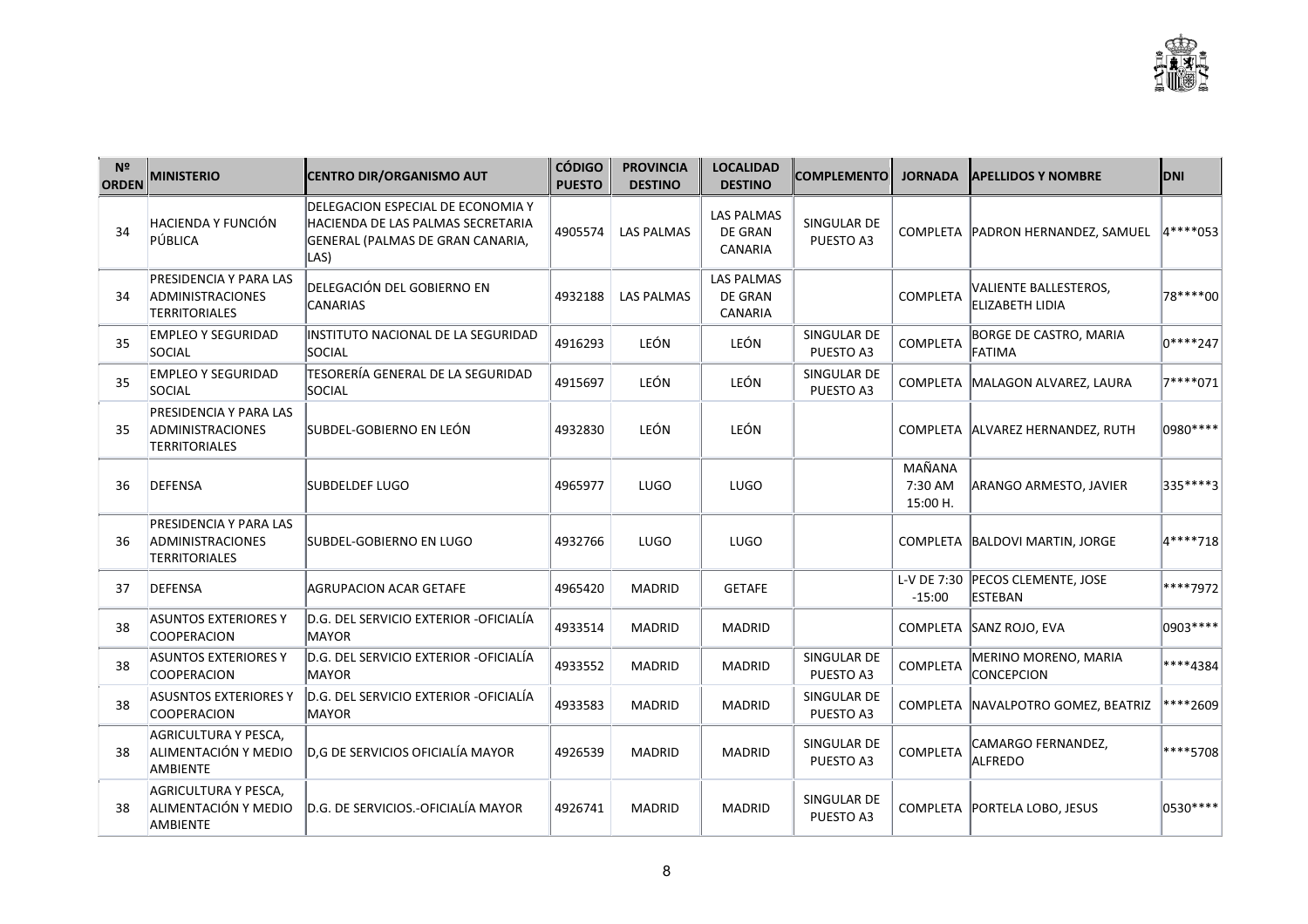| N <sup>2</sup><br><b>ORDEN</b> | <b>MINISTERIO</b>                                               | <b>CENTRO DIR/ORGANISMO AUT</b>                        | <b>CÓDIGO</b><br><b>PUESTO</b> | <b>PROVINCIA</b><br><b>DESTINO</b> | <b>LOCALIDAD</b><br><b>DESTINO</b> | <b>COMPLEMENTO</b>                                                           | <b>JORNADA</b>                  | <b>APELLIDOS Y NOMBRE</b>                         | <b>DNI</b>        |
|--------------------------------|-----------------------------------------------------------------|--------------------------------------------------------|--------------------------------|------------------------------------|------------------------------------|------------------------------------------------------------------------------|---------------------------------|---------------------------------------------------|-------------------|
| 38                             | AGRICULTURA Y PESCA,<br>ALIMENTACIÓN Y MEDIO<br><b>AMBIENTE</b> | D.G. DE SERVICIOS.-OFICIALÍA MAYOR                     | 4926540                        | <b>MADRID</b>                      | <b>MADRID</b>                      | SINGULAR DE<br>PUESTO A3                                                     | <b>COMPLETA</b>                 | BARBERO MENDEZ DE VIGO,<br>MONTSERRAT             | 50****00          |
| 38                             | AGRICULTURA Y PESCA,<br>ALIMENTACIÓN Y MEDIO<br>AMBIENTE        | D.G. DE SERVICIOS.-OFICIALÍA MAYOR                     | 4926923                        | <b>MADRID</b>                      | <b>MADRID</b>                      |                                                                              |                                 | COMPLETA LOPEZ RUIZ, JORGE                        | ****5092          |
| 38                             | CONSEJO DE SEGURIDAD<br><b>NUCLEAR</b>                          | <b>SECRETARIA GENERAL</b>                              | 4970035                        | <b>MADRID</b>                      | <b>MADRID</b>                      | SINGULAR DE<br>PUESTO A3<br><b>TURNICIDAD C</b><br>PROLOGACION<br>DE JORNADA |                                 | COMPLETA GOMEZ DE SANTOS, DANIEL                  | ****4073          |
| 38                             | CONSEJO DE SEGURIDAD<br><b>NUCLEAR</b>                          | <b>SECRETARIA GENERAL</b>                              | 4970037                        | <b>MADRID</b>                      | <b>MADRID</b>                      | <b>TUNICIDAD C</b><br>DE JORNADA                                             |                                 | PROLONGACION COMPLETA NOGALES CORRALES, JOSE LUIS | 32****00          |
| 38                             | <b>DEFENSA</b>                                                  | AGRUP. CUARTEL GRAL DEL AIRE                           | 4962478                        | <b>MADRID</b>                      | <b>MADRID</b>                      |                                                                              | <b>COMPLETA</b>                 | PALENZUELA LARRAZABAL,<br><b>IGNACIO</b>          | 5****941          |
| 38                             | DEFENSA                                                         | <b>ALA OFICIALES</b>                                   | 4964079                        | <b>MADRID</b>                      | <b>MADRID</b>                      |                                                                              |                                 | COMPLETA SANCHEZ SANCHEZ, RAUL                    | 5****681          |
| 38                             | DEFENSA                                                         | ALOJAMIENTO LOGISTICO DE<br><b>SUBOFICIALES MADRID</b> | 4960461                        | <b>MADRID</b>                      | <b>MADRID</b>                      |                                                                              |                                 | COMPLETA SAUCEDA SORIA, SILVIA                    | 022****5          |
| 38                             | DEFENSA                                                         | CENTRO DEPORTIVO MILITAR "LA<br>DEHESA"                | 4964098                        | <b>MADRID</b>                      | <b>MADRID</b>                      |                                                                              |                                 | COMPLETA MAURICIO LOPEZ, RUTH                     | 5097****          |
| 38                             | <b>DEFENSA</b>                                                  | CENTRO DEPORTIVO MILITAR "LA<br>DEHESA"                | 4965000                        | MADRID                             | <b>MADRID</b>                      |                                                                              |                                 | COMPLETA GRANADOS HURTADO, DAVID                  | 472 **** 7        |
| 38                             | <b>DEFENSA</b>                                                  | CENTRO DEPORTIVO MILITAR "LA<br>DEHESA"                | 4965945                        | <b>MADRID</b>                      | <b>MADRID</b>                      |                                                                              |                                 | COMPLETA DE LA HOZ GARCIA, CESAR                  | 5110****          |
| 38                             | <b>DEFENSA</b>                                                  | CENTRO DEPORTIVO MILITAR "LA<br>DEHESA"                | 4966043                        | <b>MADRID</b>                      | <b>MADRID</b>                      |                                                                              |                                 | COMPLETA CANTALEJO PEREZ, CARMEN                  | $ 117***2\rangle$ |
| 38                             | <b>DEFENSA</b>                                                  | CENTRO DEPORTIVO MILITAR "SAN<br><b>JORGE"</b>         | 4964282                        | <b>MADRID</b>                      | <b>MADRID</b>                      |                                                                              |                                 | COMPLETA HERNANDEZ BAZ, RODRIGO                   | 03****52          |
| 38                             | DEFENSA                                                         | DIRECCIÓN DE ASISTENCIA AL PERSONAL                    | 4962387                        | <b>MADRID</b>                      | <b>MADRID</b>                      |                                                                              |                                 | COMPLETA MEDINA PEREZ, SARA                       | ****6365          |
| 38                             | <b>DEFENSA</b>                                                  | <b>SDG R.INTERIOR</b>                                  | 4963934                        | <b>MADRID</b>                      | <b>MADRID</b>                      |                                                                              | <b>TURNO DE</b><br><b>TARDE</b> | CASAS TORRES, ALVARO                              | 472 **** 5        |
| 38                             | DEFENSA                                                         | <b>SDG R.INTERIOR</b>                                  | 4963909                        | MADRID                             | <b>MADRID</b>                      |                                                                              | <b>TURNO DE</b><br>TARDE        | RODRIGUEZ NICOLAS, MARIA                          | 71****27          |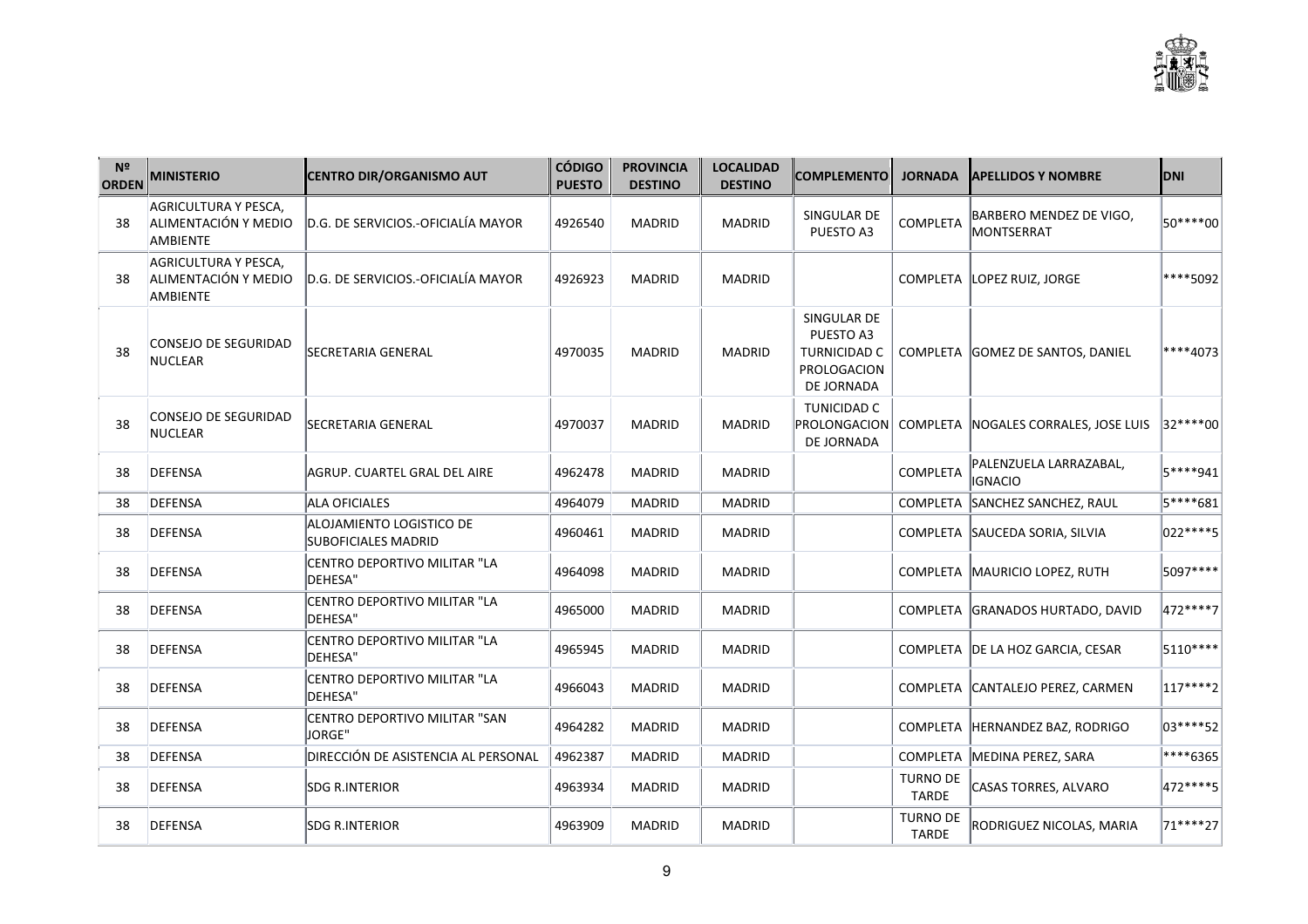

| N <sup>2</sup><br><b>ORDEN</b> | <b>MINISTERIO</b>                              | <b>CENTRO DIR/ORGANISMO AUT</b> | <b>CÓDIGO</b><br><b>PUESTO</b> | <b>PROVINCIA</b><br><b>DESTINO</b> | <b>LOCALIDAD</b><br><b>DESTINO</b> | <b>COMPLEMENTO</b>       | <b>JORNADA</b>                  | <b>APELLIDOS Y NOMBRE</b>            | <b>DNI</b> |
|--------------------------------|------------------------------------------------|---------------------------------|--------------------------------|------------------------------------|------------------------------------|--------------------------|---------------------------------|--------------------------------------|------------|
| 38                             | DEFENSA                                        | SDG.REG.INTERIOR                | 4963954                        | <b>MADRID</b>                      | <b>MADRID</b>                      |                          | <b>TURNO DE</b><br><b>TARDE</b> | GORDO ROMERO, JORGE                  | 4722****   |
| 38                             | <b>DEFENSA</b>                                 | SDG.REG.INTERIOR                | 4964644                        | <b>MADRID</b>                      | <b>MADRID</b>                      |                          | <b>TURNO DE</b><br>TARDE        | <b>JURADO RAMOS, IGNACIO</b>         | ****5568   |
| 38                             | DEFENSA                                        | SDG.REG.INTERIOR                | 4964646                        | <b>MADRID</b>                      | <b>MADRID</b>                      |                          | <b>TURNO DE</b><br>TARDE        | DE WENETZ SANCHO, ALVARO             | 25****99   |
| 38                             | DEFENSA                                        | SDG.REG.INTERIOR                | 4965002                        | <b>MADRID</b>                      | <b>MADRID</b>                      |                          | <b>TURNO DE</b><br><b>TARDE</b> | SANCHEZ GONZALEZ, MARIA              | 5****357   |
| 38                             | DEFENSA                                        | SDG.REG.INTERIOR                | 4965322                        | <b>MADRID</b>                      | <b>MADRID</b>                      |                          | <b>TURNO DE</b><br><b>TARDE</b> | RUIZ FERNANDEZ, PATRICIA             | 0****923   |
| 38                             | DEFENSA                                        | SECRETARIA GENERAL DEL INTA     | 4962722                        | <b>MADRID</b>                      | <b>MADRID</b>                      |                          |                                 | COMPLETA SANZ GARCIA, DAVID          | 0486****   |
| 38                             | DEFENSA                                        | SECRETARIA GENERAL DEL INVIED   | 4964103                        | <b>MADRID</b>                      | <b>MADRID</b>                      |                          |                                 | COMPLETA LOPEZ PEREZ, OSCAR          | 5****770   |
| 38                             | DEFENSA                                        | <b>SUBDELDEF MADRID</b>         | 4965482                        | <b>MADRID</b>                      | <b>MADRID</b>                      |                          | MAÑANA<br>7:30 AM<br>15:00 H.   | <b>FERNANDEZ PINEDA, RICARDO</b>     | 51****87   |
| 38                             | <b>DEFENSA</b>                                 | SUBDELDEF MADRID                | 4965591                        | <b>MADRID</b>                      | <b>MADRID</b>                      |                          | MAÑANA<br>7:30 AM<br>15:00 H.   | MORENO FELIPE, ALVARO                | 50****49   |
| 38                             | DEFENSA                                        | SUBDELDEF MADRID                | 4965712                        | <b>MADRID</b>                      | <b>MADRID</b>                      |                          | MAÑANA<br>7:30 AM<br>15:00 H.   | ALVAREZ DIAZ, ALBA                   | 50****31   |
| 38                             | ECONOMIA, INDUSTRIA Y<br><b>COMPETITIVIDAD</b> | OFICIALÍA MAYOR                 | 4906148                        | <b>MADRID</b>                      | <b>MADRID</b>                      | SINGULAR DE<br>PUESTO A3 |                                 | COMPLETA BAEZA GOMEZ, ALFONSO        | 0****828   |
| 38                             | ECONOMIA, INDUSTRIA Y<br><b>COMPETITIVIDAD</b> | OFICIALÍA MAYOR                 | 4918081                        | <b>MADRID</b>                      | <b>MADRID</b>                      | SINGULAR DE<br>PUESTO A3 |                                 | COMPLETA GUZMAN BASTANTE, GEMA       | 4****125   |
| 38                             | ECONOMIA, INDUSTRIA Y<br><b>COMPETITIVIDAD</b> | OFICIALÍA MAYOR                 | 4918122                        | <b>MADRID</b>                      | <b>MADRID</b>                      | SINGULAR DE<br>PUESTO A3 | <b>TURNO DE</b><br><b>TARDE</b> | POTES DIAZ, LAURA                    | 02****66   |
| 38                             | ECONOMIA, INDUSTRIA Y<br><b>COMPETITIVIDAD</b> | OFICIALÍA MAYOR                 | 4905508                        | MADRID                             | MADRID                             | SINGULAR DE<br>PUESTO A3 | <b>TURNO DE</b><br><b>TARDE</b> | JIMENEZ GARCIA, LAURA                | 47****15   |
| 38                             | ECONOMIA, INDUSTRIA Y<br><b>COMPETITIVIDAD</b> | OFICIALÍA MAYOR                 | 4918112                        | <b>MADRID</b>                      | <b>MADRID</b>                      | SINGULAR DE<br>PUESTO A3 | <b>TURNO DE</b><br>TARDE        | CUTILLAS PEÑA, MARTA                 | 4906****   |
| 38                             | ECONOMIA, INDUSTRIA Y<br><b>COMPETITIVIDAD</b> | OFICIALÍA MAYOR                 | 4906142                        | <b>MADRID</b>                      | <b>MADRID</b>                      | SINGULAR DE<br>PUESTO A3 | <b>TURNO DE</b><br><b>TARDE</b> | CORVO SEÑORAN, JUAN CARLOS  ****4120 |            |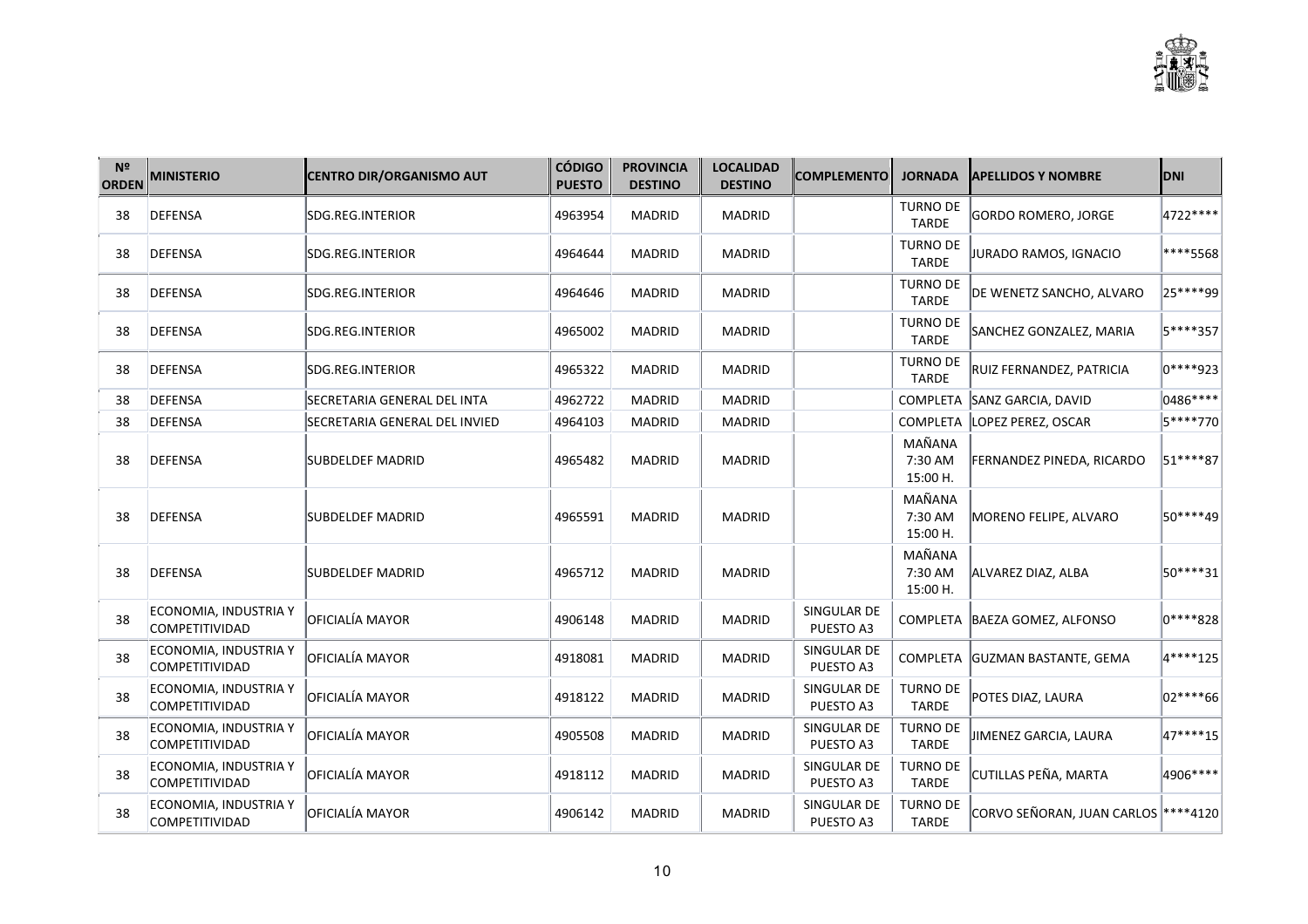| N <sup>2</sup><br><b>ORDEN</b> | <b>MINISTERIO</b>                              | <b>CENTRO DIR/ORGANISMO AUT</b>                                | <b>CÓDIGO</b><br><b>PUESTO</b> | <b>PROVINCIA</b><br><b>DESTINO</b> | <b>LOCALIDAD</b><br><b>DESTINO</b> | <b>COMPLEMENTO</b>       | <b>JORNADA</b>                  | <b>APELLIDOS Y NOMBRE</b>                       | <b>DNI</b>  |
|--------------------------------|------------------------------------------------|----------------------------------------------------------------|--------------------------------|------------------------------------|------------------------------------|--------------------------|---------------------------------|-------------------------------------------------|-------------|
| 38                             | ECONOMIA, INDUSTRIA Y<br><b>COMPETITIVIDAD</b> | OFICIALÍA MAYOR                                                | 4918125                        | <b>MADRID</b>                      | MADRID                             | SINGULAR DE<br>PUESTO A3 | <b>TURNO DE</b><br><b>TARDE</b> | CILLERO GOMEZ, IGNACIO                          | 511****5    |
| 38                             | ECONOMIA, INDUSTRIA Y<br>COMPETITIVIDAD        | SECRETARÍA GENERAL DEL TESORO Y<br>POLÍTICA FINANCIERA         | 4906182                        | <b>MADRID</b>                      | <b>MADRID</b>                      | SINGULAR DE<br>PUESTO A3 |                                 | COMPLETA RODRIGUEZ PEREZ, ROCIO                 | $ ***1245$  |
| 38                             | <b>EDUCACION, CULTURA Y</b><br><b>DEPORTE</b>  | CENTRO DRAMATICO NACIONAL                                      |                                | <b>MADRID</b>                      | <b>MADRID</b>                      |                          | <b>TURNO DE</b><br><b>TARDE</b> | ESQUINAS ACEDO, BEGOÑA                          | ****5683    |
| 38                             | <b>EDUCACION, CULTURA Y</b><br><b>DEPORTE</b>  | COMPAÑÍA NACIONAL DE TEATRO<br>CLASICO                         |                                | <b>MADRID</b>                      | <b>MADRID</b>                      |                          | TURNO DE<br><b>TARDE</b>        | PUIGSERVER GUEVARA, JOAN<br>ALBERT              | 431 ***** 1 |
| 38                             | <b>EDUCACION, CULTURA Y</b><br><b>DEPORTE</b>  | CONSEJO SUPERIOR DE DEPORTES                                   | 4908888                        | <b>MADRID</b>                      | <b>MADRID</b>                      | SINGULAR DE<br>PUESTO A3 | <b>TURNO DE</b><br><b>TARDE</b> | MARTIN CATALAN, VICTOR                          | 4814****    |
| 38                             | <b>EDUCACION, CULTURA Y</b><br><b>DEPORTE</b>  | INSTITUTO DE LA CINEMATOGRAFÍA Y DE<br>LAS ARTES AUDIOVISUALES | 4920147                        | <b>MADRID</b>                      | <b>MADRID</b>                      | SINGULAR DE<br>PUESTO A3 | COMPLETA                        | CENTENO ARIAS, PATRICIA DEL<br>CARMEN           | 5****101    |
| 38                             | <b>EDUCACION, CULTURA Y</b><br><b>DEPORTE</b>  | SUBSECRETARÍA OFICIALÍA MAYOR                                  | 4920176                        | <b>MADRID</b>                      | <b>MADRID</b>                      | SINGULAR DE<br>PUESTO A3 |                                 | COMPLETA MARTIN GONZALEZ, CARLOS                | 5****952    |
| 38                             | <b>EDUCACION, CULTURA Y</b><br><b>DEPORTE</b>  | SUBSECRETARÍA OFICIALÍA MAYOR                                  | 4920177                        | <b>MADRID</b>                      | MADRID                             | SINGULAR DE<br>PUESTO A3 | <b>TURNO DE</b><br><b>TARDE</b> | VELASCO SANCHEZ-CANO, JESUS   **** 4645         |             |
| 38                             | <b>EDUCACION, CULTURA Y</b><br><b>DEPORTE</b>  | SUBSECRETARÍA OFICIALÍA MAYOR                                  | 4908674                        | <b>MADRID</b>                      | <b>MADRID</b>                      | SINGULAR DE<br>PUESTO A3 |                                 | COMPLETA   HERMIDA DE LA PARRA, ALVARO 507****3 |             |
| 38                             | <b>EDUCACION, CULTURA Y</b><br><b>DEPORTE</b>  | SUBSECRETARÍA OFICIALÍA MAYOR                                  | 4920163                        | <b>MADRID</b>                      | <b>MADRID</b>                      | SINGULAR DE<br>PUESTO A3 | <b>TURNO DE</b><br><b>TARDE</b> | LOPEZ AGUNDEZ. ALVARO                           | $ 510***2 $ |
| 38                             | <b>EDUCACION, CULTURA Y</b><br><b>DEPORTE</b>  | SUBSECRETARÍA OFICIALÍA MAYOR                                  | 4920189                        | <b>MADRID</b>                      | MADRID                             | SINGULAR DE<br>PUESTO A3 | <b>TURNO DE</b><br><b>TARDE</b> | ACEITUNO GIAO, ERICA                            | 4688****    |
| 38                             | <b>EDUCACION, CULTURA Y</b><br><b>DEPORTE</b>  | TEATRO DE LA ZARZUELA                                          |                                | <b>MADRID</b>                      | MADRID                             |                          | TURNO DE<br><b>TARDE</b>        | OLLERO RAMOS, JOSE MANUEL                       | $ ***0441$  |
| 38                             | <b>EDUCACION, CULTURA Y</b><br><b>DEPORTE</b>  | <b>TEATRO DE LA ZARZUELA</b>                                   |                                | <b>MADRID</b>                      | <b>MADRID</b>                      |                          | TURNO DE<br><b>TARDE</b>        | POZAS PALACIOS, LAURA                           | 528****3    |
| 38                             | <b>EDUCACION, CULTURA Y</b><br><b>DEPORTE</b>  | <b>TEATRO DE LA ZARZUELA</b>                                   |                                | <b>MADRID</b>                      | <b>MADRID</b>                      |                          | <b>TURNO DE</b><br><b>TARDE</b> | REVIRIEGO CALATRAVA, FELIPE                     | 4688****    |
| 38                             | <b>EDUCACION, CULTURA Y</b><br><b>DEPORTE</b>  | <b>TEATRO DE LA ZARZUELA</b>                                   |                                | <b>MADRID</b>                      | MADRID                             |                          | COMPLETA                        | <b>GREGORIO FERNANDEZ, DANIEL</b><br><b>IDE</b> | $05***74$   |
| 38                             | <b>EMPLEO Y SEGURIDAD</b><br>SOCIAL            | INSTITUTO NACIONAL DE LA SEGURIDAD<br>SOCIAL                   | 4916241                        | <b>MADRID</b>                      | <b>MADRID</b>                      | SINGULAR DE<br>PUESTO A3 |                                 | COMPLETA MARTINEZ RODRIGUEZ, SERGIO             | 492 **** 4  |
| 38                             | <b>EMPLEO Y SEGURIDAD</b><br>SOCIAL            | INSTITUTO NACIONAL DE LA SEGURIDAD<br>SOCIAL                   | 4916207                        | <b>MADRID</b>                      | <b>MADRID</b>                      | SINGULAR DE<br>PUESTO A3 | <b>COMPLETA</b>                 | MESA MOCHON, JONATHAN<br>RAFAEL                 | $ 1184*** $ |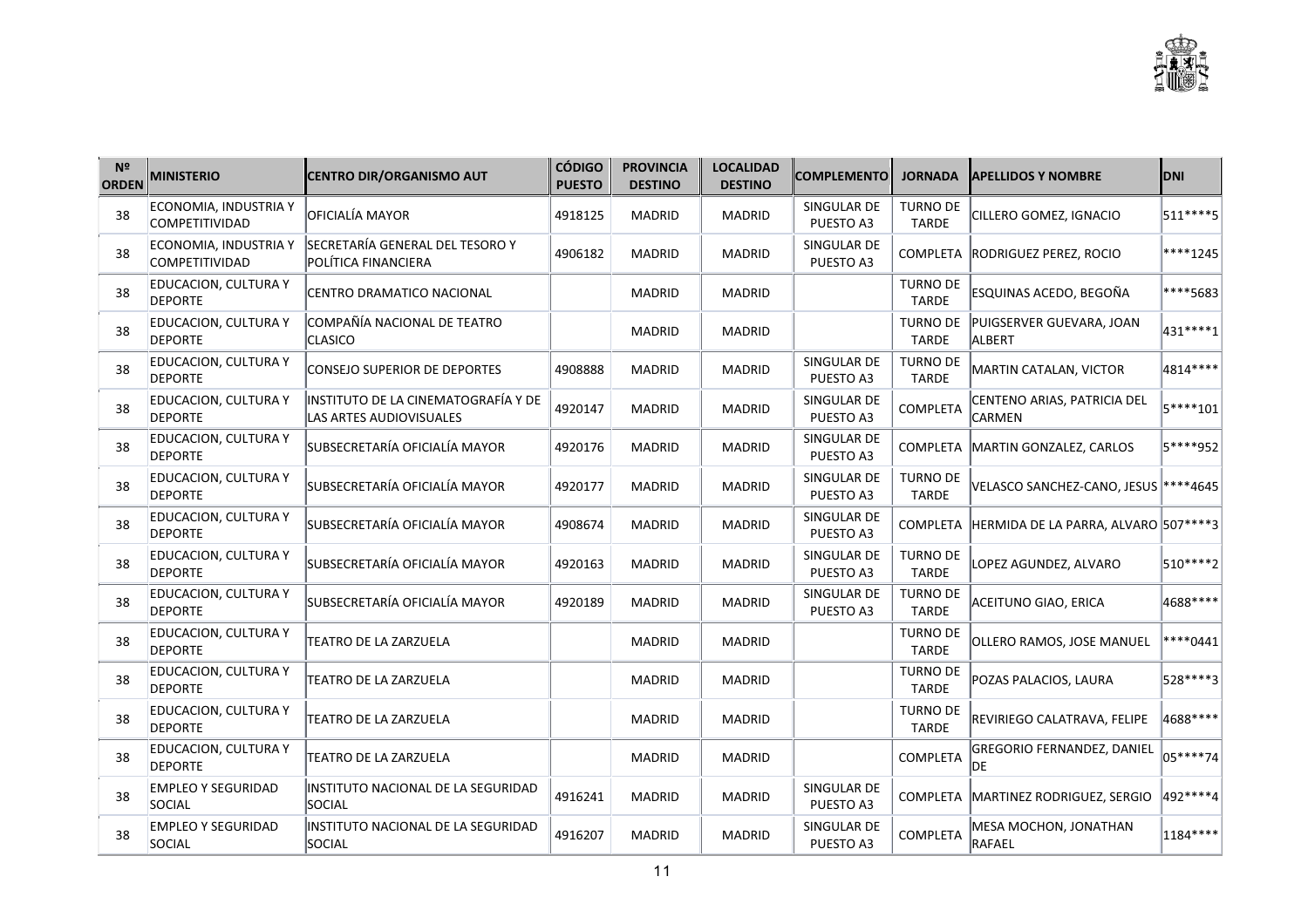| N <sup>2</sup><br><b>ORDEN</b> | <b>MINISTERIO</b>                           | <b>CENTRO DIR/ORGANISMO AUT</b>                                                                                   | <b>CÓDIGO</b><br><b>PUESTO</b> | <b>PROVINCIA</b><br><b>DESTINO</b> | <b>LOCALIDAD</b><br><b>DESTINO</b> | <b>COMPLEMENTO</b>                                            | <b>JORNADA</b>                  | <b>APELLIDOS Y NOMBRE</b>                      | <b>DNI</b>   |
|--------------------------------|---------------------------------------------|-------------------------------------------------------------------------------------------------------------------|--------------------------------|------------------------------------|------------------------------------|---------------------------------------------------------------|---------------------------------|------------------------------------------------|--------------|
| 38                             | <b>EMPLEO Y SEGURIDAD</b><br>SOCIAL         | INSTITUTO NACIONAL DE SEGURIDAD,<br>SALUD Y BIENESTAR EN EL TRABAJO                                               | 4916896                        | <b>MADRID</b>                      | <b>MADRID</b>                      |                                                               |                                 | COMPLETA ORTIZ GONZALEZ, ELIECER               | $ 02****71$  |
| 38                             | <b>EMPLEO Y SEGURIDAD</b><br>SOCIAL         | TESORERÍA GENERAL DE LA SEGURIDAD<br>SOCIAL                                                                       | 4915790                        | <b>MADRID</b>                      | <b>MADRID</b>                      | SINGULAR DE<br>PUESTO A3<br><b>PROLONGACION</b><br>DE JORNADA |                                 | COMPLETA BEJARANO BERMUDEZ, OMAR               | ****8491     |
| 38                             | <b>ENERGIA, TURISMO Y</b><br>AGENDA DIGITAL | SUBSECRETARIA                                                                                                     | 4918003                        | <b>MADRID</b>                      | <b>MADRID</b>                      | SINGULAR DE<br>PUESTO A3                                      | <b>TARDE</b>                    | TURNO DE GUTIERREZ RODRIGUEZ,<br><b>ALVARO</b> | 51****52     |
| 38                             | <b>ENERGIA, TURISMO Y</b><br>AGENDA DIGITAL | SUBSECRETARIA                                                                                                     | 4918051                        | <b>MADRID</b>                      | MADRID                             | SINGULAR DE<br>PUESTO A3                                      | <b>TURNO DE</b><br><b>TARDE</b> | RODRIGUEZ MARTIN, CRISTIAN                     | 5****943     |
| 38                             | <b>ENERGIA, TURISMO Y</b><br>AGENDA DIGITAL | <b>SUBSECRETARIA</b>                                                                                              | 4918092                        | <b>MADRID</b>                      | <b>MADRID</b>                      | SINGULAR DE<br>PUESTO A3                                      | <b>TURNO DE</b><br><b>TARDE</b> | MOYANO CUEVAS, CAROLINA                        | ****0642     |
| 38                             | <b>ENERGIA, TURISMO Y</b><br>AGENDA DIGITAL | <b>SUBSECRETARIA</b>                                                                                              | 4918096                        | <b>MADRID</b>                      | <b>MADRID</b>                      |                                                               | <b>TURNO DE</b><br><b>TARDE</b> | TEJEDOR PRIETO, IGNACIO                        | 5111****     |
| 38                             | <b>ENERGIA, TURISMO Y</b><br>AGENDA DIGITAL | SUBSECRETARIA                                                                                                     | 4906232                        | <b>MADRID</b>                      | MADRID                             | SINGULAR DE<br>PUESTO A3                                      | <b>TURNO DE</b><br><b>TARDE</b> | GUTIERREZ ROBLES, FRANCISCO<br>JAVIER          | 52****64     |
| 38                             | FOMENTO                                     | <b>CEDEX-CENTRO DE ESTUDIOS DE</b><br>PUERTOS Y COSTAS TRANSPORTE                                                 | 4900530                        | <b>MADRID</b>                      | <b>MADRID</b>                      |                                                               |                                 | COMPLETA CRUZ MARTIN, FRANCISCO                | $ 0***$ *551 |
| 38                             | <b>FOMENTO</b>                              | CEDEX-CENTRO DE ESTUDIOS DEL<br><b>TRANSPORTE</b>                                                                 | 4900546                        | <b>MADRID</b>                      | <b>MADRID</b>                      |                                                               | COMPLETA                        | IGUALADOR DE LA RED,<br>FRANCISCO              | 472****3     |
| 38                             | FOMENTO                                     | CEDEX-SECRETARÍA GENERAL                                                                                          | 4900179                        | <b>MADRID</b>                      | <b>MADRID</b>                      |                                                               |                                 | COMPLETA BLANCO MARCOS, ENRIQUE                | ****5668     |
| 38                             | <b>FOMENTO</b>                              | <b>CENTRO DE ESTUDIOS Y</b><br>EXPERIMENTACIÓN DE OBRAS PÚBLICAS<br>(CENTRO DE ESTUDIOS DE TÉCNICAS<br>APLICADAS) | 4900030                        | <b>MADRID</b>                      | <b>MADRID</b>                      | SINGULAR DE<br>PUESTO A3<br><b>TURNICIDAD A</b>               | <b>COMPLETA</b><br><b>TARDE</b> | TURNO DE LOPEZ DE GUSTIN, LAURA                | 7042 ****    |
| 38                             | FOMENTO                                     | <b>CENTRO DE ESTUDIOS Y</b><br>EXPERIMENTACIÓN DE OBRAS PÚBLICAS<br>(CENTRO DE ESTUDIOS HIDROGRÁFICOS)            | 4900026                        | <b>MADRID</b>                      | <b>MADRID</b>                      | SINGULAR DE<br>PUESTO A3<br><b>TURNICIDAD A1</b>              | COMPLETA                        | PALACIOS BOTANA, FRANCISCO<br><b>JOSE</b>      | 33****60     |
| 38                             | FOMENTO                                     | <b>CENTRO DE ESTUDIOS Y</b><br>EXPERIMENTACIÓN DE OBRAS PÚBLICAS<br>(CENTRO DE ESTUDIOS DE TÉCNICAS<br>APLICADAS) | 4900178                        | <b>MADRID</b>                      | <b>MADRID</b>                      |                                                               | COMPLETA                        | PLESNAR ROBLEDO, ENRIQUE<br>EDUADO             | 50****86     |
| 38                             | <b>FOMENTO</b>                              | CENTRO DE ESTUDIOS Y<br>EXPERIMENTACIÓN DE OBRAS PÚBLICAS<br>(LABORATORIO DE GEOTÉCNICA)                          | 4900028                        | <b>MADRID</b>                      | <b>MADRID</b>                      |                                                               | <b>COMPLETA</b>                 | PULIDO CLOQUELL, CARLOS<br><b>MIGUEL</b>       | 09****79     |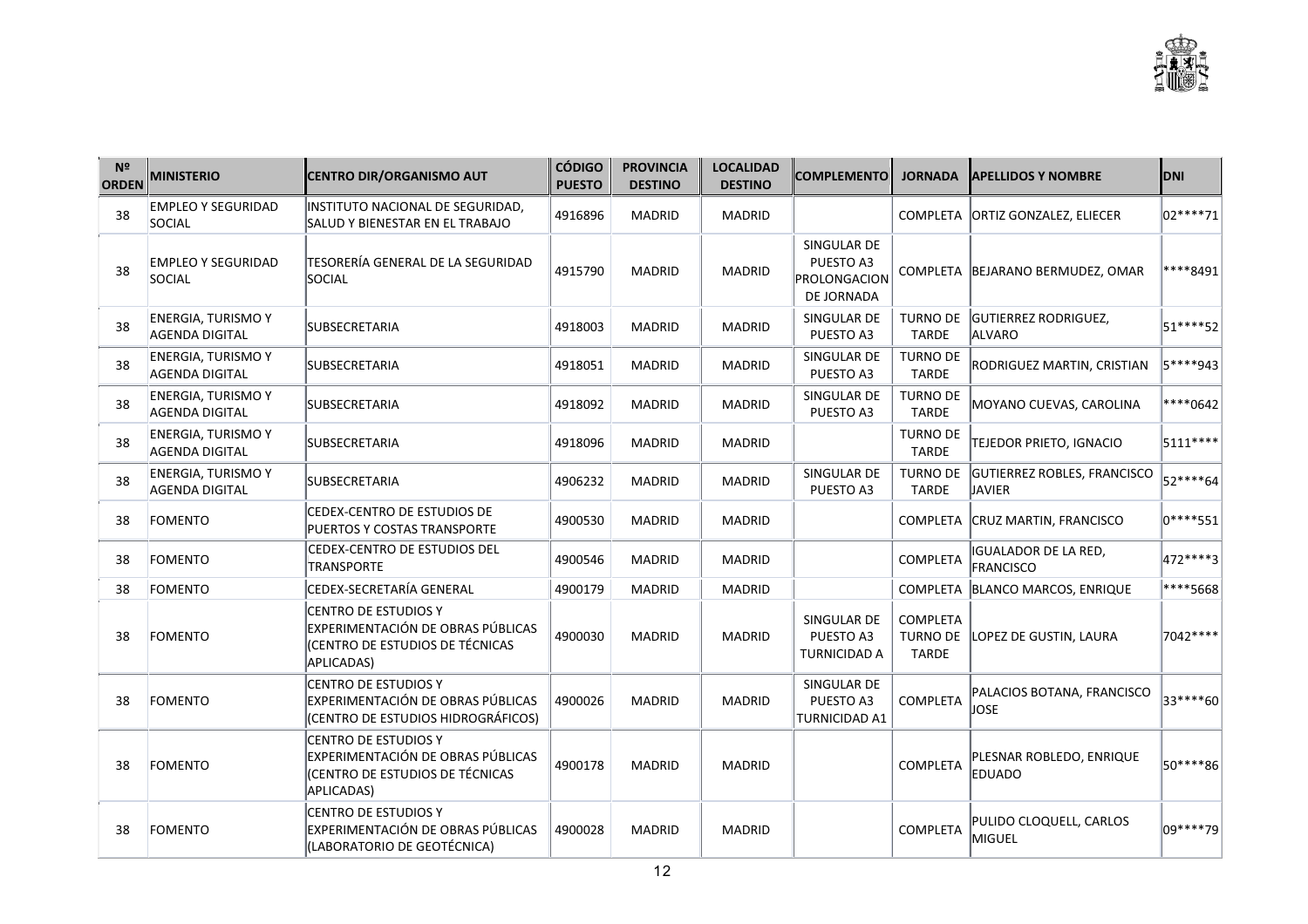| N <sup>2</sup><br><b>ORDEN</b> | <b>MINISTERIO</b>             | <b>CENTRO DIR/ORGANISMO AUT</b>                                                        | <b>CÓDIGO</b><br><b>PUESTO</b> | <b>PROVINCIA</b><br><b>DESTINO</b> | <b>LOCALIDAD</b><br><b>DESTINO</b> | <b>COMPLEMENTO</b>                        | <b>JORNADA</b>                  | <b>APELLIDOS Y NOMBRE</b>                        | <b>DNI</b>  |
|--------------------------------|-------------------------------|----------------------------------------------------------------------------------------|--------------------------------|------------------------------------|------------------------------------|-------------------------------------------|---------------------------------|--------------------------------------------------|-------------|
| 38                             | FOMENTO                       | D.G. DEL INSTITUTO GEOGRÁFICA<br>NACIONAL                                              | 4899990                        | <b>MADRID</b>                      | <b>MADRID</b>                      | SINGULAR DE<br>PUESTO A3                  |                                 | COMPLETA COPE VIGARA, JUAN CARLOS                | $ ***5115 $ |
| 38                             | FOMENTO                       | D.G. DEL INSTITUTO GEOGRÁFICA<br>NACIONAL                                              | 4900518                        | <b>MADRID</b>                      | <b>MADRID</b>                      | SINGULAR DE<br>PUESTO A3                  |                                 | COMPLETA HONTORIA MEDINA, CRISTINA               | $ ***5121 $ |
| 38                             | FOMENTO                       | DEMARCACIÓN DE CARRETERAS MADRID                                                       | 5098673                        | <b>MADRID</b>                      | <b>MADRID</b>                      |                                           |                                 | COMPLETA   HERRERO GARRIDO, RAQUEL               | 0193****    |
| 38                             | FOMENTO                       | DG MARINA MERCANTE SG<br>COORDINACIÓN Y GESTIÓN<br>ADMINISTRATIVA                      | 4900460                        | <b>MADRID</b>                      | <b>MADRID</b>                      | SINGULAR DE<br>PUESTO A3                  |                                 | COMPLETA   PESO ALONSO, JOSE MANUEL              | ****3861    |
| 38                             | FOMENTO                       | INSPECCIÓN GENERAL DE<br>FOMENTO -OFICIALÍA MAYOR                                      | 4900502                        | MADRID                             | <b>MADRID</b>                      | SINGULAR DE<br>PUESTO A3                  | <b>TURNO DE</b><br><b>TARDE</b> | OLIVA TEJEDOR, MARIA                             | ****9235    |
| 38                             | FOMENTO                       | INSPECCIÓN GENERAL DE<br>FOMENTO -OFICIALÍA MAYOR                                      | 4900513                        | <b>MADRID</b>                      | <b>MADRID</b>                      | SINGULAR DE<br>PUESTO A3                  | <b>TURNO DE</b><br><b>TARDE</b> | ANGOSTO PEREZ, MARIA                             | 090****3    |
| 38                             | FOMENTO                       | OFICIALÍA MAYOR (D.G. DE<br>ORGANIZACIÓN E INSPECCIÓN)                                 | 4900532                        | <b>MADRID</b>                      | <b>MADRID</b>                      | SINGULAR DE<br>PUESTO A3                  | <b>TURNO DE</b><br><b>TARDE</b> | <b>GIRON OSORIO, BEATRIZ</b>                     | 468****1    |
| 38                             | FOMENTO                       | OFICIALÍA MAYOR (D.G. DE<br>ORGANIZACIÓN E INSPECCIÓN)                                 | 4900476                        | <b>MADRID</b>                      | <b>MADRID</b>                      | SINGULAR DE<br>PUESTO A3                  | <b>TURNO DE</b><br><b>TARDE</b> | HERRANZ MENDEZ, JOSE JAVIER 5 **** 255           |             |
| 38                             | FOMENTO                       | OFICIALÍA MAYOR (D.G. DE<br>ORGANIZACIÓN E INSPECCIÓN)                                 | 4900499                        | <b>MADRID</b>                      | MADRID                             | SINGULAR DE<br>PUESTO A3                  | <b>TARDE</b>                    | TURNO DE MARTINEZ IZQUIERDO, JOSE<br><b>LUIS</b> | ****0735    |
| 38                             | FOMENTO                       | OFICIALÍA MAYOR (D.G. DE<br>ORGANIZACIÓN E INSPECCIÓN)                                 | 4900561                        | <b>MADRID</b>                      | <b>MADRID</b>                      | <b>DISPONIBILIDAD</b><br><b>HORARIA A</b> |                                 | COMPLETA   PASCUAL GUTIERREZ, CARLOS             | 022 **** 8  |
| 38                             | HACIENDA Y FUNCIÓN<br>PÚBLICA | D.GRAL. CATASTRO / SECRETARÍA<br>GENERAL                                               | 4905799                        | MADRID                             | <b>MADRID</b>                      | SINGULAR DE<br>PUESTO A3                  |                                 | COMPLETA MORENO CASTILLO, SONIA                  | 52****26    |
| 38                             | HACIENDA Y FUNCIÓN<br>PÚBLICA | D.GRAL. CATASTRO/SECRETARÍA<br>GENERAL                                                 | 4905878                        | <b>MADRID</b>                      | <b>MADRID</b>                      | SINGULAR DE<br>PUESTO A3                  |                                 | COMPLETA CUESTA MONAR, CAROLINA                  | 720****7    |
| 38                             | HACIENDA Y FUNCIÓN<br>PÚBLICA | SECRETARÍA DE ESTADO DE FUNCIÓN<br>PÚBLICA/S.G. DE ASUNTOS GENERALES Y<br>COORDINACION | 4932410                        | <b>MADRID</b>                      | <b>MADRID</b>                      |                                           |                                 | COMPLETA DIEZ ALVARO, JAVIER                     | 5****614    |
| 38                             | HACIENDA Y FUNCIÓN<br>PÚBLICA | SECRETARÍA DE ESTADO DE FUNCIÓN<br>PÚBLICA/S.G. DE ASUNTOS GENERALES Y<br>COORDINACION | 4932462                        | <b>MADRID</b>                      | <b>MADRID</b>                      | SINGULAR DE<br>PUESTO A3                  |                                 | COMPLETA FERNANDEZ PUENTE, MARIA                 | 053****4    |
| 38                             | HACIENDA Y FUNCIÓN<br>PÚBLICA | SUBSECRETARÍA                                                                          | 4905980                        | <b>MADRID</b>                      | <b>MADRID</b>                      | SINGULAR DE<br>PUESTO A3                  | COMPLETA                        | SANTOS CABALGANTE,<br>ALEJANDRO                  | ****5355    |
| 38                             | HACIENDA Y FUNCIÓN<br>PÚBLICA | SUBSECRETARÍA                                                                          | 4905727                        | <b>MADRID</b>                      | <b>MADRID</b>                      | SINGULAR DE<br>PUESTO A3                  |                                 | COMPLETA LOPEZ ALONSO, ENRIQUE                   | 5****367    |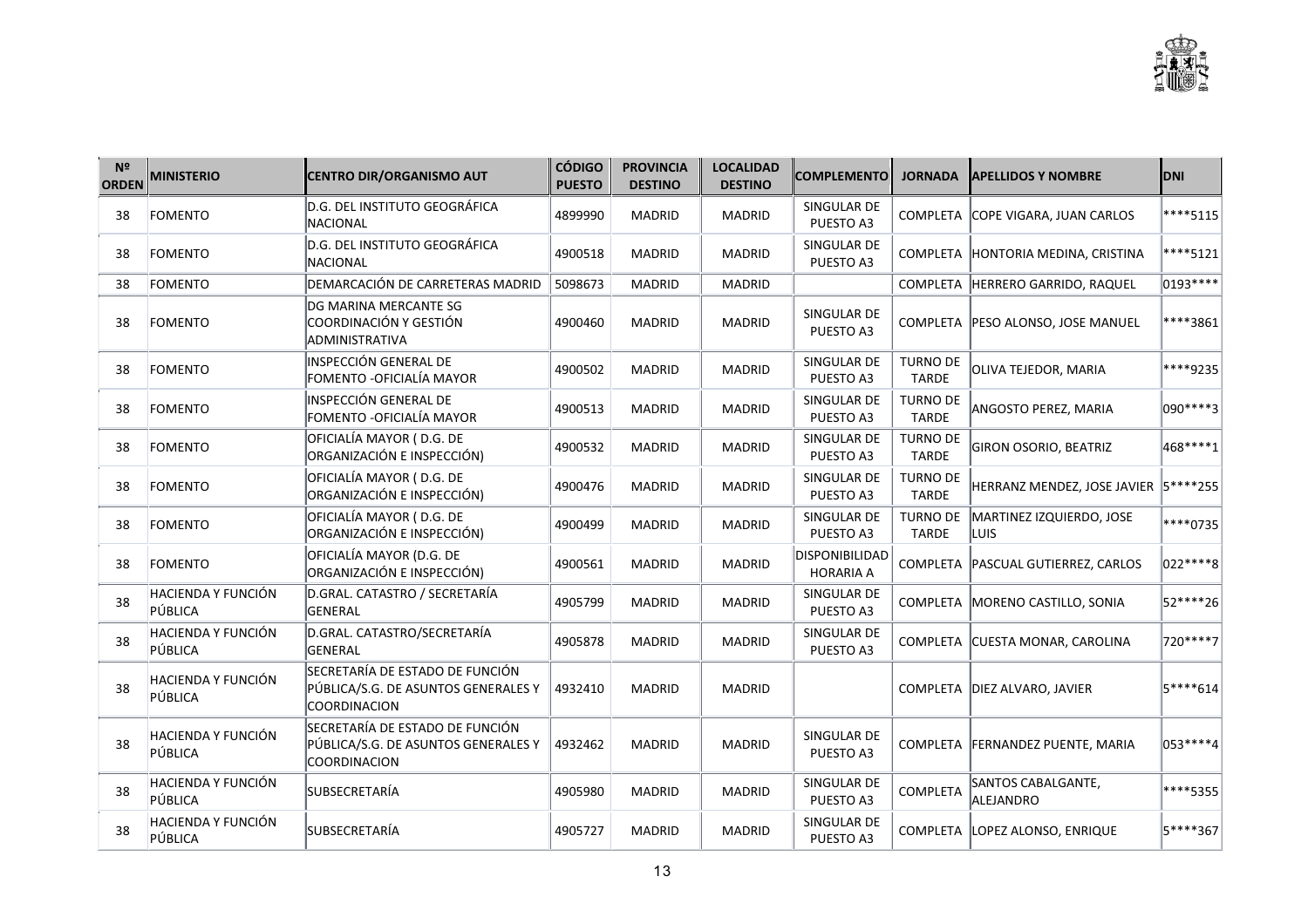

| N <sup>2</sup><br><b>ORDEN</b> | <b>MINISTERIO</b>                                                         | <b>CENTRO DIR/ORGANISMO AUT</b>                                   | <b>CÓDIGO</b><br><b>PUESTO</b> | <b>PROVINCIA</b><br><b>DESTINO</b> | <b>LOCALIDAD</b><br><b>DESTINO</b> | <b>COMPLEMENTO</b>       | <b>JORNADA</b>                  | <b>APELLIDOS Y NOMBRE</b>                  | <b>DNI</b> |
|--------------------------------|---------------------------------------------------------------------------|-------------------------------------------------------------------|--------------------------------|------------------------------------|------------------------------------|--------------------------|---------------------------------|--------------------------------------------|------------|
| 38                             | <b>INTERIOR</b>                                                           | D. G. TRÁFICOSECRETARÍA GENERAL                                   | 4928832                        | <b>MADRID</b>                      | <b>MADRID</b>                      |                          |                                 | COMPLETA PADILLA PULIDO, DANIEL            | 77****93   |
| 38                             | <b>INTERIOR</b>                                                           | D. G. TRÁFICOSECRETARÍA GENERAL                                   | 4929752                        | <b>MADRID</b>                      | <b>MADRID</b>                      |                          |                                 | COMPLETA CASTRO SOTOS, MARINA              | ****3185   |
| 38                             | <b>JUSTICIA</b>                                                           | SUBSECRETARIA S.G. CONTRATACION Y<br><b>SERVICIOS</b>             | 4929993                        | <b>MADRID</b>                      | <b>MADRID</b>                      | SINGULAR DE<br>PUESTO A3 |                                 | COMPLETA ALDEA BORBA, JAVIER               | 50****77   |
| 38                             | <b>JUSTICIA</b>                                                           | SUBSECRETARIA S.G. CONTRATACION Y<br><b>SERVICIOS</b>             | 4930036                        | <b>MADRID</b>                      | <b>MADRID</b>                      | SINGULAR DE<br>PUESTO A3 | <b>TURNO DE</b><br><b>TARDE</b> | CORVO SEÑORAN, CLEMENTE                    | ****4119   |
| 38                             | <b>PRESIDENCIA Y PARA LAS</b><br>ADMINISTRACIONES<br><b>TERRITORIALES</b> | CENTRO DE ESTUDIOS POLÍTICOS Y<br><b>CONSTITUCIONALES</b>         | 4896820                        | <b>MADRID</b>                      | <b>MADRID</b>                      |                          | COMPLETA                        | <b>MARTIN DEL BURGO CARRERO.</b><br>MONICA | ****3763   |
| 38                             | PRESIDENCIA Y PARA LAS<br>ADMINISTRACIONES<br><b>TERRITORIALES</b>        | GABINETE S.E. COMUNICACIÓN                                        | 4896813                        | <b>MADRID</b>                      | <b>MADRID</b>                      |                          | <b>TURNO DE</b><br><b>TARDE</b> | CARAVACA ARANGO, MIGUEL<br>ANGEL           | 5339 ****  |
| 38                             | <b>PRESIDENCIA Y PARA LAS</b><br>ADMINISTRACIONES<br><b>TERRITORIALES</b> | <b>SUBSECRETARIA</b>                                              | 4896759                        | <b>MADRID</b>                      | <b>MADRID</b>                      | SINGULAR DE<br>PUESTO A3 | <b>TURNO DE</b><br><b>TARDE</b> | ALONSO MORALEDA, JORGE                     | 50****72   |
| 38                             | <b>PRESIDENCIA Y PARA LAS</b><br>ADMINISTRACIONES<br>TERRITORIALES        | SUBSECRETARÍA/OFICIALÍA MAYOR                                     | 4896799                        | <b>MADRID</b>                      | <b>MADRID</b>                      | SINGULAR DE<br>PUESTO A3 | <b>TURNO DE</b><br><b>TARDE</b> | DE LA FUENTE ORTES, JORGE                  | ****8148   |
| 38                             | <b>PRESIDENCIA Y PARA LAS</b><br>ADMINISTRACIONES<br>TERRITORIALES        | SUBSECRETARÍA/OFICIALÍA MAYOR                                     | 4896800                        | <b>MADRID</b>                      | <b>MADRID</b>                      | SINGULAR DE<br>PUESTO A3 | <b>TURNO DE</b><br><b>TARDE</b> | MARTINEZ PEREZ, MARINA<br>RAJASHREE        | 52****79   |
| 38                             | <b>PRESIDENCIA Y PARA LAS</b><br>ADMINISTRACIONES<br><b>TERRITORIALES</b> | UNIDAD DE MEDIOS OPERATIVOS                                       | 4896745                        | <b>MADRID</b>                      | <b>MADRID</b>                      | SINGULAR DE<br>PUESTO A3 | <b>TURNO DE</b><br><b>TARDE</b> | PULPON VALLADOLID, MARCOS                  | 7****067   |
| 38                             | SANIDAD, SERVICIOS<br>SOCIALES E IGUALDAD                                 | AGENCIA ESPAÑOLA DE CONSUMO,<br>SEGURIDAD ALIMENTARIA Y NUTRICIÓN | 4901434                        | <b>MADRID</b>                      | <b>MADRID</b>                      |                          | <b>COMPLETA</b>                 | <b>REQUENA PEREZ, LAURA</b>                | 519 **** 8 |
| 38                             | SANIDAD, SERVICIOS<br>SOCIALES E IGUALDAD                                 | AGENCIA ESPAÑOLA DE MEDICAMENTOS<br>Y PRODUCTOS SANITARIOS        | 4901506                        | <b>MADRID</b>                      | <b>MADRID</b>                      |                          | <b>COMPLETA</b>                 | BARRIOS PERAL, LETICIA                     | ****9971   |
| 38                             | SANIDAD, SERVICIOS<br>SOCIALES E IGUALDAD                                 | <b>IMSERSO</b>                                                    | 4916179                        | <b>MADRID</b>                      | <b>MADRID</b>                      | SINGULAR DE<br>PUESTO A3 |                                 | COMPLETA BERMEJO VELASCO, RAQUEL           | 470 **** 3 |
| 38                             | SANIDAD, SERVICIOS<br>SOCIALES E IGUALDAD                                 | <b>IMSERSO</b>                                                    | 4916181                        | <b>MADRID</b>                      | <b>MADRID</b>                      | SINGULAR DE<br>PUESTO A3 |                                 | COMPLETA MARTIN MENDOZA, SERGI             | ****3169   |
| 39                             | <b>EMPLEO Y SEGURIDAD</b><br>SOCIAL                                       | INSTITUTO NACIONAL DE LA SEGURIDAD<br>SOCIAL                      | 4916353                        | MALAGA                             | MALAGA                             | SINGULAR DE<br>PUESTO A3 |                                 | COMPLETA COTO MARIN, JOSE ANTONIO          | 748****1   |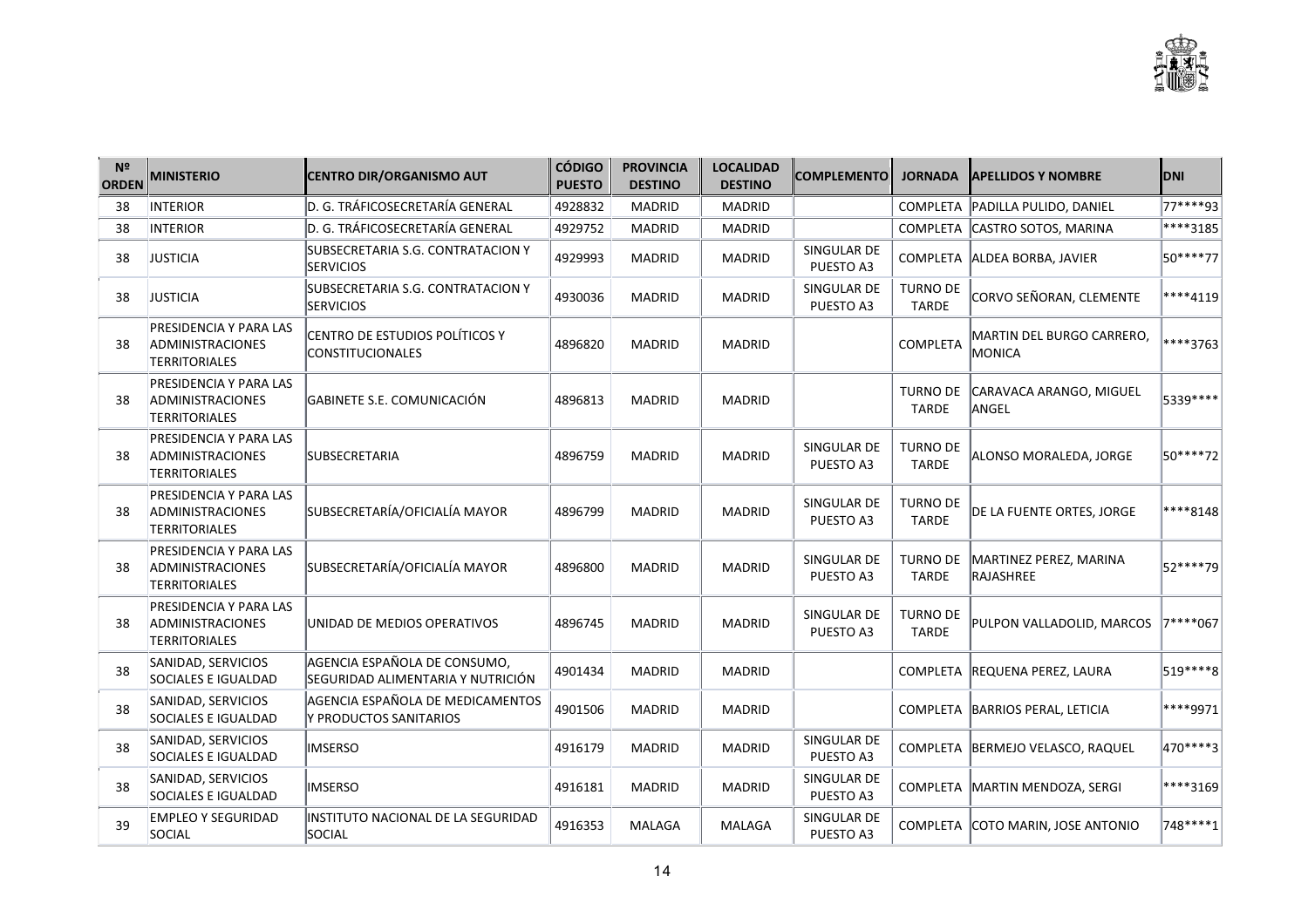| N <sup>2</sup><br><b>ORDEN</b> | <b>MINISTERIO</b>                                                         | <b>CENTRO DIR/ORGANISMO AUT</b>                                                | <b>CÓDIGO</b><br><b>PUESTO</b> | <b>PROVINCIA</b><br><b>DESTINO</b> | <b>LOCALIDAD</b><br><b>DESTINO</b> | <b>COMPLEMENTO</b>       | <b>JORNADA</b>                | <b>APELLIDOS Y NOMBRE</b>           | <b>DNI</b> |
|--------------------------------|---------------------------------------------------------------------------|--------------------------------------------------------------------------------|--------------------------------|------------------------------------|------------------------------------|--------------------------|-------------------------------|-------------------------------------|------------|
| 39                             | <b>EMPLEO Y SEGURIDAD</b><br>SOCIAL                                       | TESORERÍA GENERAL DE LA SEGURIDAD<br>SOCIAL                                    | 4915369                        | MALAGA                             | MALAGA                             | SINGULAR DE<br>PUESTO A3 |                               | COMPLETA GARCIA RODRIGUEZ, ELENA    | 751 **** 9 |
| 40                             | <b>DEFENSA</b>                                                            | INSTITUTO DE HISTORIA Y CULTURA<br>MILITAR (MELILLA)                           | 4965713                        | MELILLA                            | MELILLA                            |                          |                               | COMPLETA GALINDO MILLET, CARLOS     | 453****5   |
| 40                             | PRESIDENCIA Y PARA LAS<br>ADMINISTRACIONES<br><b>TERRITORIALES</b>        | DELEGACIÓN DEL GOBIERNO EN LA<br>CIUDAD DE MELILLA                             | 4932141                        | MELILLA                            | MELILLA                            |                          |                               | COMPLETA SANMARTIN DIAZ, PAULA      | 45****99   |
| 41                             | <b>DEFENSA</b>                                                            | INSTITUTO DE HISTORIA Y CULTURA<br>MILITAR (CARTAGENA)                         | 4964718                        | <b>MURCIA</b>                      | CARTAGENA                          |                          |                               | COMPLETA BERNAL ALCAZAR, ANA        | 485****0   |
| 42                             | AGRICULTURA Y PESCA,<br>ALIMENTACIÓN Y MEDIO<br>AMBIENTE                  | CONFEDERACIÓN HIDROGRÁFICA DEL<br>SEGURA                                       | 4926747                        | <b>MURCIA</b>                      | <b>MURCIA</b>                      | SINGULAR DE<br>PUESTO A3 |                               | COMPLETA GOMEZ GARCIA, JOSE ALFONSO | 4****782   |
| 42                             | AGRICULTURA Y PESCA,<br>ALIMENTACIÓN Y MEDIO<br>AMBIENTE                  | D,G SOSTENIBILIDAD DE LA COSTA Y DEL<br>MAR DEMARCACIÓN DE COSTAS DE<br>MURCIA | 4902084                        | <b>MURCIA</b>                      | <b>MURCIA</b>                      | SINGULAR DE<br>PUESTO A3 |                               | COMPLETA GONZALEZ RUIZ, RODRIGO     | ****4309   |
| 42                             | FOMENTO                                                                   | DEMARCACIÓN DE CARRETERAS MURCIA                                               | 4900570                        | <b>MURCIA</b>                      | <b>MURCIA</b>                      |                          |                               | COMPLETA SANCHEZ JIMENO, JUAN JOSE  | 48****72   |
| 42                             | <b>INTERIOR</b>                                                           | D. G. TRÁFICO-JPT MURCIA                                                       | 4928901                        | <b>MURCIA</b>                      | <b>MURCIA</b>                      | SINGULAR DE<br>PUESTO A3 |                               | COMPLETA ANDREU SOLER, ANA BELEN    | 5****916   |
| 43                             | <b>EMPLEO Y SEGURIDAD</b><br>SOCIAL                                       | TESORERÍA GENERAL DE LA SEGURIDAD<br>SOCIAL                                    | 4915454                        | <b>NAVARRA</b>                     | <b>PAMPLONA</b>                    | SINGULAR DE<br>PUESTO A3 |                               | COMPLETA RIOS SANCHEZ, UNAI         | 731 **** 7 |
| 43                             | HACIENDA Y FUNCIÓN<br>PÚBLICA                                             | DELEGACION PROVINCIAL DE ECONOMIA<br>Y HACIENDA DE NAVARRA                     | 4905697                        | <b>NAVARRA</b>                     | PAMPLONA                           | SINGULAR DE<br>PUESTO A3 |                               | COMPLETA TREBOL CASERO, BARBARA     | 7****917   |
| 43                             | PRESIDENCIA Y PARA LAS<br>ADMINISTRACIONES<br><b>TERRITORIALES</b>        | DELEG.DEL GOB. EN LA COMUNIDAD<br>FORAL DE NAVARRA                             | 4932223                        | <b>NAVARRA</b>                     | PAMPLONA                           |                          |                               | COMPLETA AYESA GOÑI. ANA ISABEL     | 7267****   |
| 43                             | <b>PRESIDENCIA Y PARA LAS</b><br>ADMINISTRACIONES<br><b>TERRITORIALES</b> | DELEG.DEL GOB. EN LA COMUNIDAD<br>FORAL DE NAVARRA                             | 4932882                        | <b>NAVARRA</b>                     | <b>PAMPLONA</b>                    |                          |                               | COMPLETA MONTEANO GANUZA, JAVIER    | 727****3   |
| 43                             | <b>PRESIDENCIA Y PARA LAS</b><br>ADMINISTRACIONES<br>TERRITORIALES        | DELEG.DEL GOB. EN LA COMUNIDAD<br>FORAL DE NAVARRA                             | 5437516                        | <b>NAVARRA</b>                     | <b>PAMPLONA</b>                    |                          |                               | COMPLETA SARASIBAR LARRAYA, IVAN    | ****6666   |
| 44                             | <b>DEFENSA</b>                                                            | <b>SUBDELDEF OURENSE</b>                                                       | 4964621                        | <b>OURENSE</b>                     | <b>OURENSE</b>                     |                          | MAÑANA<br>7:30 AM<br>15:00 H. | MONTERO LOPEZ, ALEJANDRO            | 44****75   |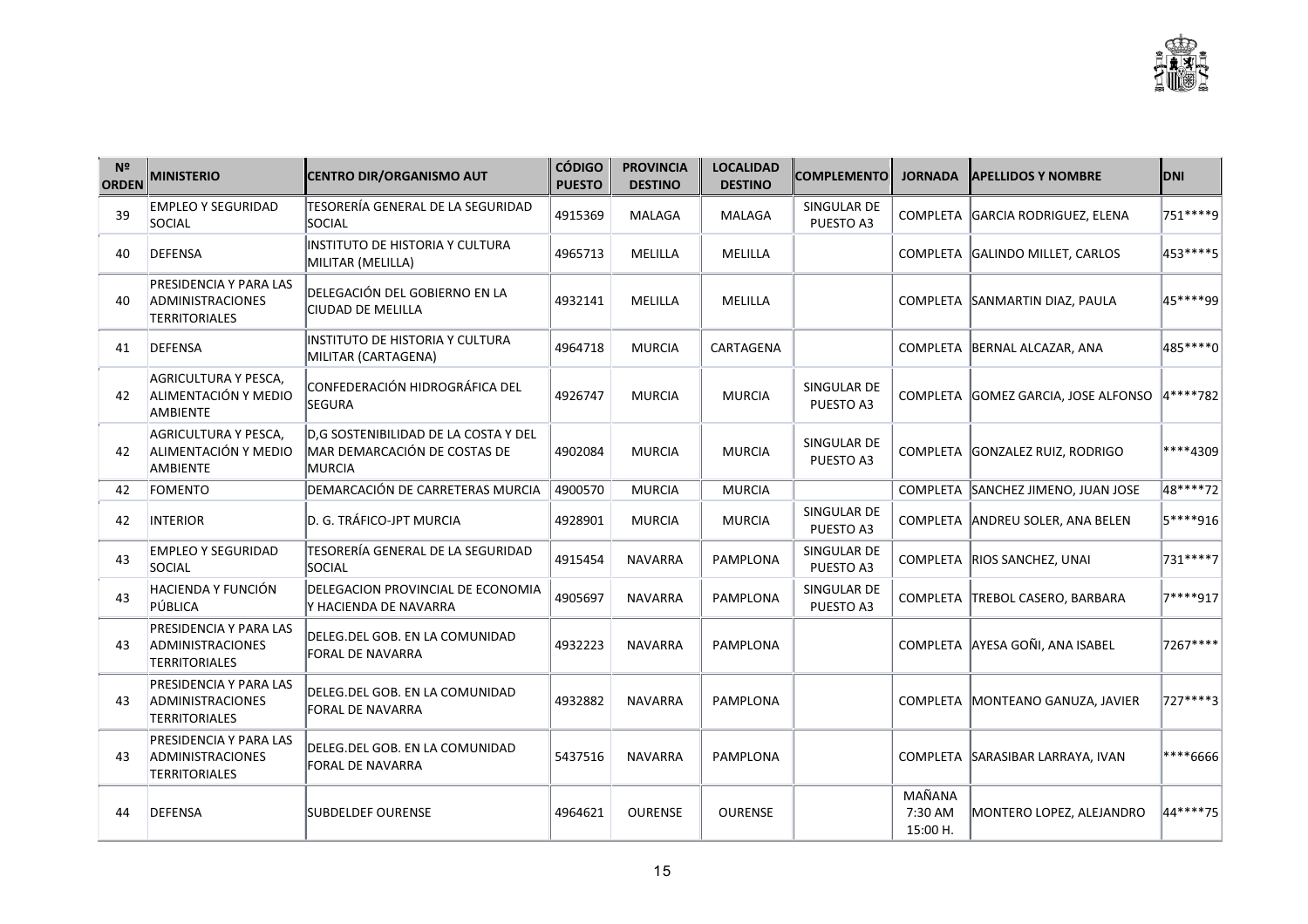

| N <sup>2</sup><br><b>ORDEN</b> | <b>MINISTERIO</b>                                                  | <b>CENTRO DIR/ORGANISMO AUT</b>                      | <b>CÓDIGO</b><br><b>PUESTO</b> | <b>PROVINCIA</b><br><b>DESTINO</b> | <b>LOCALIDAD</b><br><b>DESTINO</b> | <b>COMPLEMENTO</b>                                      | <b>JORNADA</b>                | <b>APELLIDOS Y NOMBRE</b>                                                    | <b>DNI</b>        |
|--------------------------------|--------------------------------------------------------------------|------------------------------------------------------|--------------------------------|------------------------------------|------------------------------------|---------------------------------------------------------|-------------------------------|------------------------------------------------------------------------------|-------------------|
| 44                             | INTERIOR                                                           | D. G. TRÁFICO-JPT OURENSE                            | 4928905                        | <b>OURENSE</b>                     | <b>OURENSE</b>                     | SINGULAR DE<br>PUESTO A3                                |                               | COMPLETA CANO GONZALEZ, DAVID                                                | 4****331          |
| 45                             | FOMENTO                                                            | DEMARCACIÓN DE CARRETERAS<br>CASTILLALEÓN OCCIDENTAL | 4900170                        | <b>PALENCIA</b>                    | <b>PALENCIA</b>                    |                                                         |                               | COMPLETA   DE LEON TEJEDOR, MARIA IRENE   719 **** 1                         |                   |
| 46                             | DEFENSA                                                            | ESCUELA NAVAL MILITAR                                | 4964379                        | PONTEVEDRA                         | MARÍN                              |                                                         |                               | COMPLETA PEREZ GAMALLO, CINTIA                                               | ****7379          |
| 47                             | <b>DEFENSA</b>                                                     | SUBDELDEF PONTEVEDRA                                 | 4965725                        | PONTEVEDRA                         | <b>PONTEVEDRA</b>                  |                                                         | MAÑANA<br>7:30 AM<br>15:00 H. | FREIRIA BASTERO, FERNANDO                                                    | 531 **** 7        |
| 47                             | <b>INTERIOR</b>                                                    | JPT PONTEVEDRA                                       | 4928918                        | <b>PONTEVEDRA</b>                  | <b>PONTEVEDRA</b>                  | SINGULAR DE<br>PUESTO A3                                |                               | COMPLETA GONCALVES GOMEZ, PATRICIA                                           | ****9826          |
| 47                             | PRESIDENCIA Y PARA LAS<br>ADMINISTRACIONES<br><b>TERRITORIALES</b> | SUBDEL-GOBIERNO EN PONTEVEDRA                        | 4932166                        | <b>PONTEVEDRA</b>                  | <b>PONTEVEDRA</b>                  |                                                         | COMPLETA                      | SEVILLA MOSQUERA,<br><b>FERNANDO</b>                                         | ****3206          |
| 48                             | <b>EMPLEO Y SEGURIDAD</b><br>SOCIAL                                | TESORERÍA GENERAL DE LA SEGURIDAD<br><b>SOCIAL</b>   | 4915795                        | PONTEVEDRA                         | <b>VIGO</b>                        | SINGULAR DE<br>PUESTO A3                                | COMPLETA                      | SALGUEIRO FILGUEIRA,<br>RICARDO                                              | ****3348          |
| 48                             | <b>INTERIOR</b>                                                    | D. G. TRÁFICO-OLT VIGO                               | 4928923                        | PONTEVEDRA                         | <b>VIGO</b>                        | SINGULAR DE<br>PUESTO A3                                |                               | COMPLETA   PELAEZ VAZQUEZ, HORACIO                                           | 3****129          |
| 49                             | AGRICULTURA Y PESCA,<br>ALIMENTACIÓN Y MEDIO<br><b>AMBIENTE</b>    | CONFEDERACIÓN HIDROGRÁFICA DEL<br>DUERO              | 4926666                        | SALAMANCA                          | SALAMANCA                          | SINGULAR DE<br>PUESTO A3<br><b>JORNADA</b><br>PARTIDA A | COMPLETA                      | SANCHEZ RODRIGUEZ, MIGUEL<br>ANGEL                                           | $\vert_{0***673}$ |
| 50                             | <b>DEFENSA</b>                                                     | ARCHIVO GENERAL MILITAR DE SEGOVIA                   | 4966246                        | <b>SEGOVIA</b>                     | SEGOVIA                            |                                                         |                               | COMPLETA   POSTIGO BERROCAL, DIEGO                                           | 7025 ****         |
| 50                             | DEFENSA                                                            | ARCHIVO GENERAL MILITAR DE SEGOVIA                   | 4964391                        | <b>SEGOVIA</b>                     | SEGOVIA                            |                                                         | COMPLETA                      | PALACIOS IZQUIERDO, GALEO<br>DAN                                             | 7****631          |
| 50                             | <b>PRESIDENCIA Y PARA LAS</b><br>ADMINISTRACIONES<br>TERRITORIALES | SUBDEL-GOBIERNO EN SEGOVIA                           | 4932803                        | <b>SEGOVIA</b>                     | SEGOVIA                            |                                                         |                               | COMPLETA ALDAMA GIL, OSCAR                                                   | 7****098          |
| 50                             | PRESIDENCIA Y PARA LAS<br>ADMINISTRACIONES<br><b>TERRITORIALES</b> | SUBDEL-GOBIERNO EN SEGOVIA                           | 5437513                        | SEGOVIA                            | SEGOVIA                            |                                                         | COMPLETA                      | $\big $ HERNANDO DE LA FUENTE, JOSE $\big _{0347***}\big $<br><b>ROBERTO</b> |                   |
| 51                             | DEFENSA                                                            | AGRUPACION ACAR TABLADA                              | 4965251                        | SEVILLA                            | SEVILLA                            |                                                         | L-V DE 7:30<br>$-15:00$       | LOPEZ SEGURA, DIEGO                                                          | ****2981          |
| 51                             | DEFENSA                                                            | <b>DIRECCION DE ENSEÑANZA</b>                        | 4965395                        | SEVILLA                            | SEVILLA                            |                                                         |                               | COMPLETA ROMERO HIDALGO, ANDRES                                              | 29****09          |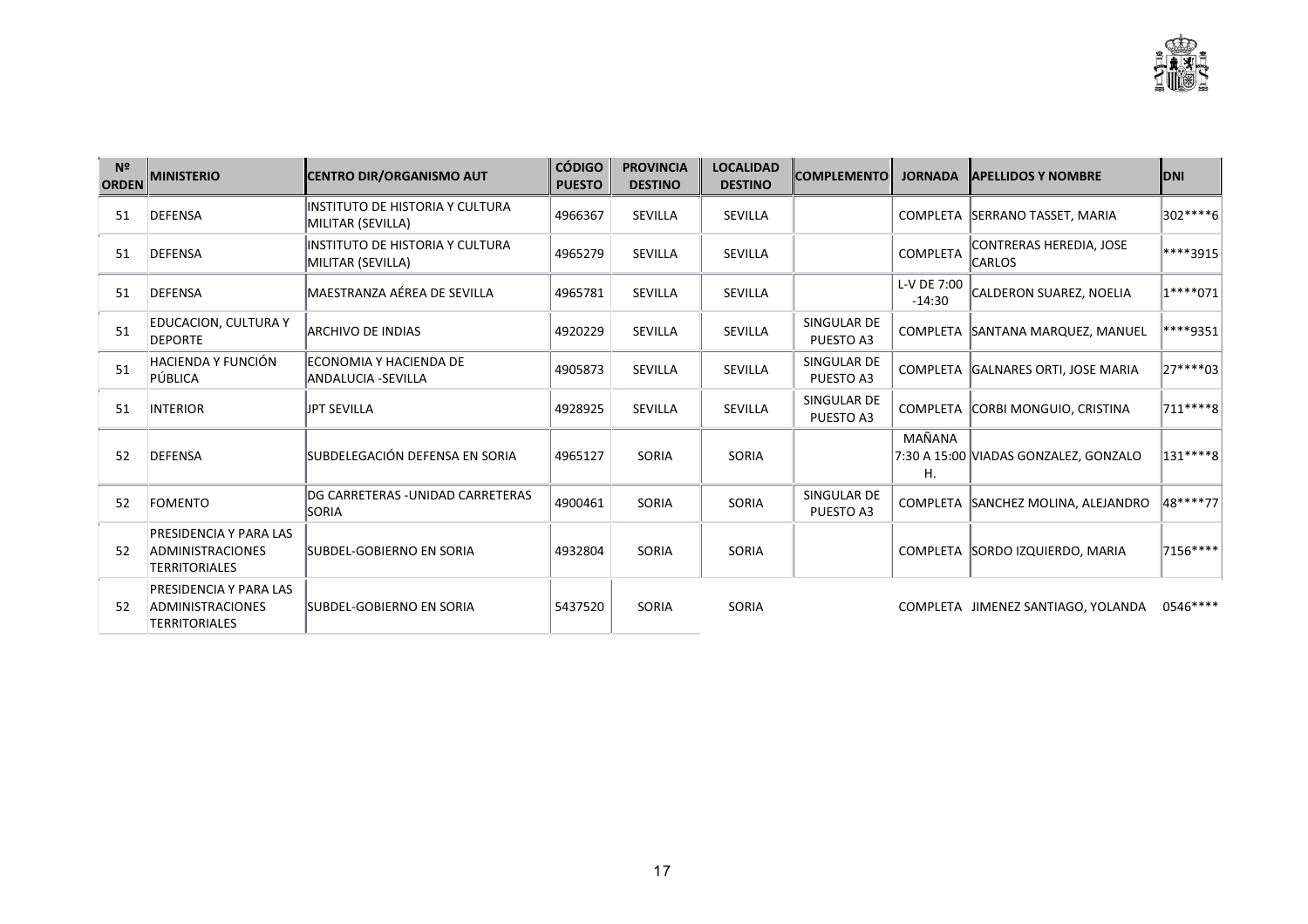

| ΣŌ                              | 540****9                                              | 7****750                                              | 1845*****                                    | 0421 *****                                             | 262****3                    | 03*****98                                | 719****4                                    | 0390 *****                                | 7501*****                                                                             | *****2650                                                                 | $20****31$               | 486****7                                                 | ****7520                     | 7035*****                                    | 4****621                                                                  |
|---------------------------------|-------------------------------------------------------|-------------------------------------------------------|----------------------------------------------|--------------------------------------------------------|-----------------------------|------------------------------------------|---------------------------------------------|-------------------------------------------|---------------------------------------------------------------------------------------|---------------------------------------------------------------------------|--------------------------|----------------------------------------------------------|------------------------------|----------------------------------------------|---------------------------------------------------------------------------|
| <b>APELLIDOS Y NOMBRE</b>       | CASTRILLON MARTINEZ, OSCAR<br><b>IGNACIO</b>          | MARRERO ALONSO, IVAN                                  | CEBOLLADA SANCHEZ, ALVARO                    | MUÑOZ PAVON, SERGIO                                    | ORTA ACOSTA, JOSE MIGUEL    | GARCIA-TAPETADO LOPEZ,<br>GUSTAVO DANIEI | ACOSTA MUÑOZ, ANA MARIA                     | MAROTO MORALES, MIGUEI                    | CONTRERAS LOPEZ, GABRIEL                                                              | VILLENA GARCIA MACARAQUE,<br>M INMACULADA                                 | HERNANDEZ GARZO, NESTOR  | JUAN CUQUERELLA, LORENA                                  | SANCHEZ RIQUELME, RAFAEL     | GUERRA PEINADO, JORGE                        | IGUALADA PARREÑO,<br>FRANCISCO                                            |
| <b>JORNADA</b>                  | COMPLETA                                              | COMPLETA                                              | <b>COMPLETA</b>                              | <b>COMPLETA</b>                                        | <b>COMPLETA</b>             | COMPLETA                                 | <b>COMPLETA</b>                             | COMPLETA                                  | <b>COMPLETA</b>                                                                       | COMPLETA                                                                  | <b>COMPLETA</b>          | COMPLETA                                                 | <b>COMPLETA</b>              | COMPLETA                                     | COMPLETA                                                                  |
| COMPLEMENTO                     |                                                       |                                                       | SINGULAR DE<br>PUESTO A3                     | PROLONGACION<br>SINGULAR DE<br>DE JORNADA<br>PUESTO A3 |                             |                                          | SINGULAR DE<br>PUESTO <sub>A3</sub>         |                                           | SINGULAR DE<br>PUESTO <sub>A3</sub>                                                   |                                                                           |                          | SINGULAR DE<br>PUESTO A3                                 | SINGULAR DE<br>PUESTO A3     | SINGULAR DE<br>PUESTO A3                     |                                                                           |
| LOCALIDAD<br><b>DESTINO</b>     | DE TENERIFE<br>SANTA CRUZ                             | DE TENERIFE<br>SANTA CRUZ                             | TERUEL                                       | <b>TALAVERA DE</b><br>LA REINA                         | TOLEDO                      | <b>TOLEDO</b>                            | TOLEDO                                      | TOLEDO                                    | TOLEDO                                                                                | <b>TOLEDO</b>                                                             | <b>ALZIRA</b>            | VALENCIA                                                 | VALENCIA                     | VALENCIA                                     | VALENCIA                                                                  |
| PROVINCIA<br><b>DESTINO</b>     | TENERIFE                                              | TENERIFE                                              | TERUEL                                       | <b>TOLEDO</b>                                          | TOLEDO                      | TOLEDO                                   | TOLEDO                                      | TOLEDO                                    | <b>TOLEDO</b>                                                                         | TOLEDO                                                                    | VALENCIA                 | VALENCIA                                                 | VALENCIA                     | VALENCIA                                     | VALENCIA                                                                  |
| PUESTO<br>CÓDIGO                | 4965295                                               | 4965681                                               | 4916662                                      | 4915748                                                | 4965363                     | 4965463                                  | 4915528                                     | 4896180                                   | 4905834                                                                               | 5437512                                                                   | 4929022                  | 4926743                                                  | 4915201                      | 4916273                                      | 4932207                                                                   |
| <b>CENTRO DIR/ORGANISMO AUT</b> | INSTITUTO DE HISTORIA Y CULTURA<br>MILITAR (TENERIFE) | INSTITUTO DE HISTORIA Y CULTURA<br>MILITAR (TENERIFE) | INSTITUTO NACIONAL DE LA SEGURIDAD<br>SOCIAL | TESORERÍA GENERAL DE LA SEGURIDAD<br>SOCIAL            | MUSEO DEL EJERCITO (TOLEDO) | MUSEO DEL EJERCITO (TOLEDO)              | TESORERÍA GENERAL DE LA SEGURIDAD<br>SOCIAL | DG CARRETERAS - DCE CASTILLA LA<br>MANCHA | DELEGACION ESPECIAL DE ECONOMIA Y<br>HACIENDA DE TOLEDO GERENCIA<br>REGIONAL (TOLEDO) | ₹<br>DELEGACIÓN DEL GOBIERNO EN CASTIL<br>LA MANCHA                       | D. G. TRÁFICO-OLT ALZIRA | CONFEDERACION HIDROGRÁFICA DEL<br><b>JÚCAR</b>           | FOGASA                       | INSTITUTO NACIONAL DE LA SEGURIDAD<br>SOCIAL | DELEG. DEL GOB. EN LA COMUNIDAD<br>VALENCIANA                             |
| <b>MINISTERIO</b>               | DEFENSA                                               | DEFENSA                                               | EMPLEO Y SEGURIDAD<br>SOCIAL                 | EMPLEO Y SEGURIDAD<br>SOCIAL                           | DEFENSA                     | DEFENSA                                  | EMPLEO Y SEGURIDAD<br>SOCIAL                | <b>FOMENTO</b>                            | HACIENDA Y FUNCIÓN<br>PÚBLICA                                                         | PRESIDENCIA Y PARA LAS<br><b>ADMINISTRACIONES</b><br><b>TERRITORIALES</b> | <b>INTERIOR</b>          | ALIMENTACIÓN Y MEDIO<br>AGRICULTURA Y PESCA,<br>AMBIENTE | EMPLEO Y SEGURIDAD<br>SOCIAL | EMPLEO Y SEGURIDAD<br>SOCIAL                 | PRESIDENCIA Y PARA LAS<br><b>ADMINISTRACIONES</b><br><b>TERRITORIALES</b> |
| ORDEN<br>ុម<br>ក្ន              | 54                                                    | 54                                                    | 55                                           | 99                                                     | 57                          | 57                                       | 57                                          | 57                                        | 57                                                                                    | 57                                                                        | 58                       | 59                                                       | 59                           | 59                                           | 59                                                                        |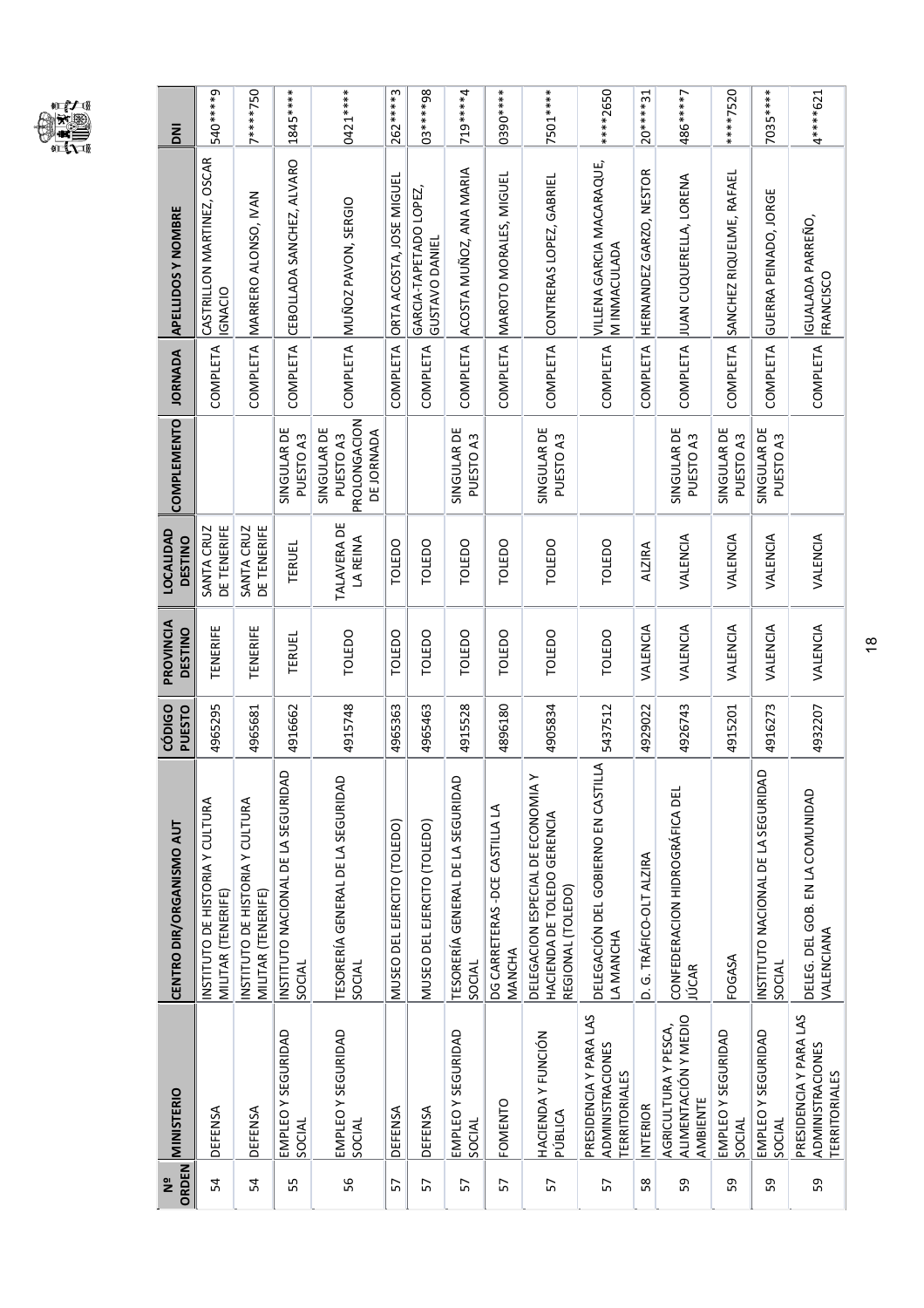

19